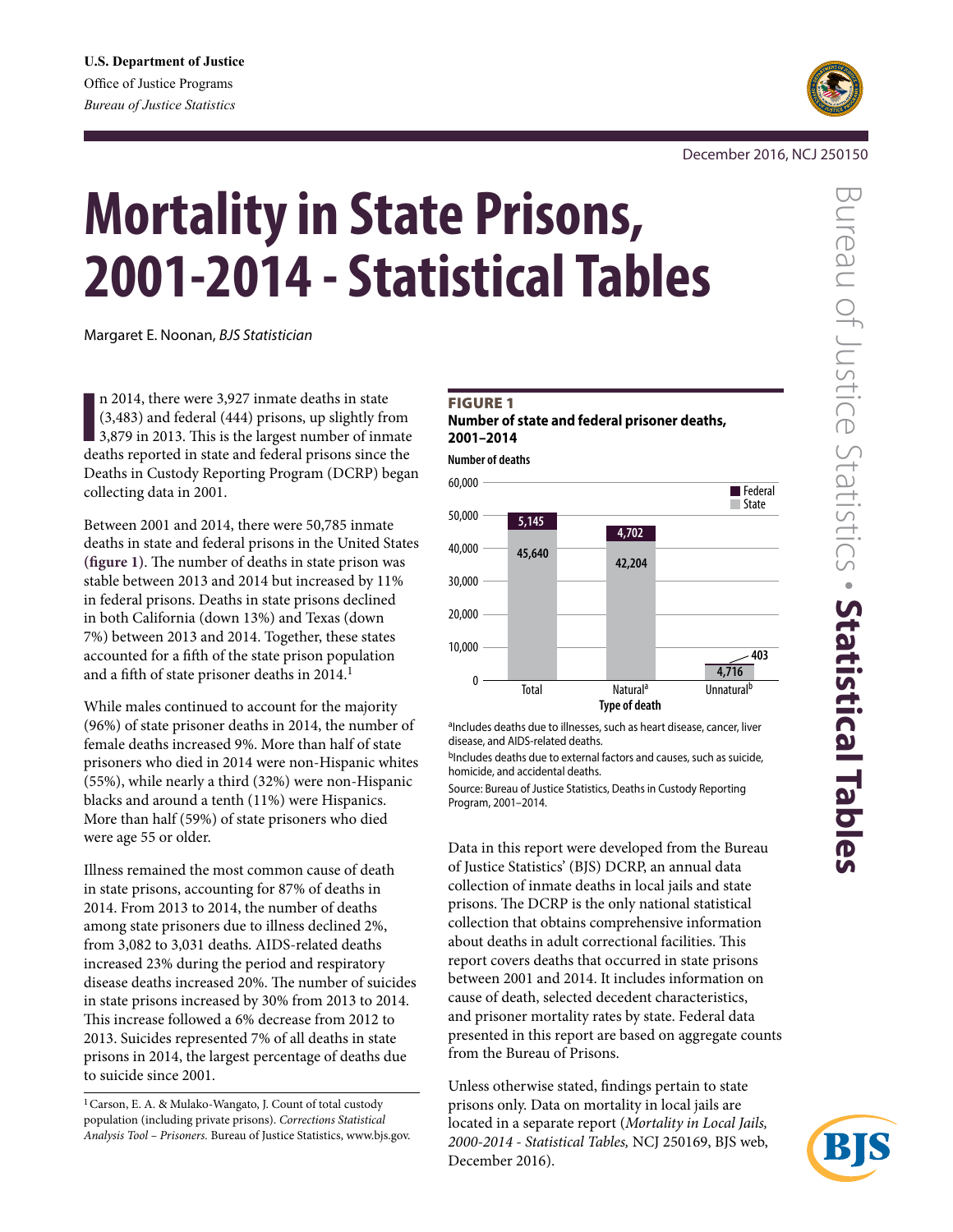# **Highlights**

# **Inmate death in state and federal prisons**

- Between 2001 and 2014, there were 50,785 prisoner deaths in state and federal prisons. The majority (45,640) of prisoner deaths occurred in state prisons **(table 1)**.
- The state prisoner average annual mortality rate (256 per 100,000 state prisoners) was 14% higher than the federal prisoner mortality rate (225 per 100,000 federal prisoners) between 2001 and 2014.

# **Cause of death**

- The number of suicides in state prisons increased 30% between 2013 and 2014 (from 192 to 249 deaths). Liver disease deaths, the third most common cause of death, declined 12% between 2013 and 2014 (from 354 to 313 deaths) **(table 2)**.
- Illness-related deaths accounted for 87% of all deaths in state prisons in 2014, with cancer (30%) and heart disease (26%) accounting for more than half **(table 3)**.
- Between 2005 and 2014, the percentage of illness-related state prisoner deaths was stable, ranging between 87% and 90% annually.
- The overall mortality rate for state prisoners was stable from 2013 to 2014, from 273 to 275 per 100,000 in 2014 **(table 4)**.

# **Decedent characteristics**

- More female state prisoners died in 2014 (154) than in any year since 2008 (163) **(table 6)**.
- The majority of state prisoners who died in 2014 were persons age 55 or older (59%), followed by prisoners ages 45 to 54 (24%) **(table 7)**.
- In 2014, males accounted for nearly all (96%) state prisoner deaths and non-Hispanic whites made up more than half (55%) of state prisoners deaths.
- For cancer, heart disease, and liver disease, the mortality rate for male state prisoners was twice the rate for females.

■ Female and male state prisoners died from drug-alcohol intoxication at nearly equal rates between 2001 and 2014.

# **Deaths reported by state**

- Texas (409), Florida (346), and California (317) had the highest number of deaths in state prisons in 2014 **(table 11)**.
- In 2014, the prisoner death rate by state varied from no deaths per 100,000 to 631 deaths per 100,000 state prisoners. The median state-level mortality rate among prisoners was 267 per 100,000 state prisoners **(table 12)**.
- Twenty-seven states accounted for 90% of all deaths in state prison from 2001 through 2014 (45,640). Texas (5,804) and California (5,102) accounted for about a quarter of all deaths in state prison between 2001 and 2014 **(table 13)**.
- Overall mortality rates and mortality rates by state and by cause of death may not be directly compared between states due to differences in age, sex, race or Hispanic origin, and other decedent characteristics **(table 14)**.
- The number of state prisoners age 55 or older increased 12%, from an estimated 58,900 prisoners in 2005 to 125,000 prisoners in 2014 **(appendix table 1)**.

# **Moving averages and population trends by prisoner mortality**

- The mortality rate of state prisoners for illness-related deaths increased to 238 per 100,000 state prisoners in 2014, up from 235 per 100,000 in 2013 **(appendix table 2)**.
- The cancer mortality rate increased each year between 2008 (63 per 100,000 state prisoners) and 2014 (82 per 100,000) **(appendix table 3)**.
- The heart disease mortality rate among state prisoners increased between 2010 (63 per 100,000 state prisoners) and 2014 (68 per 100,000) **(appendix table 4)**.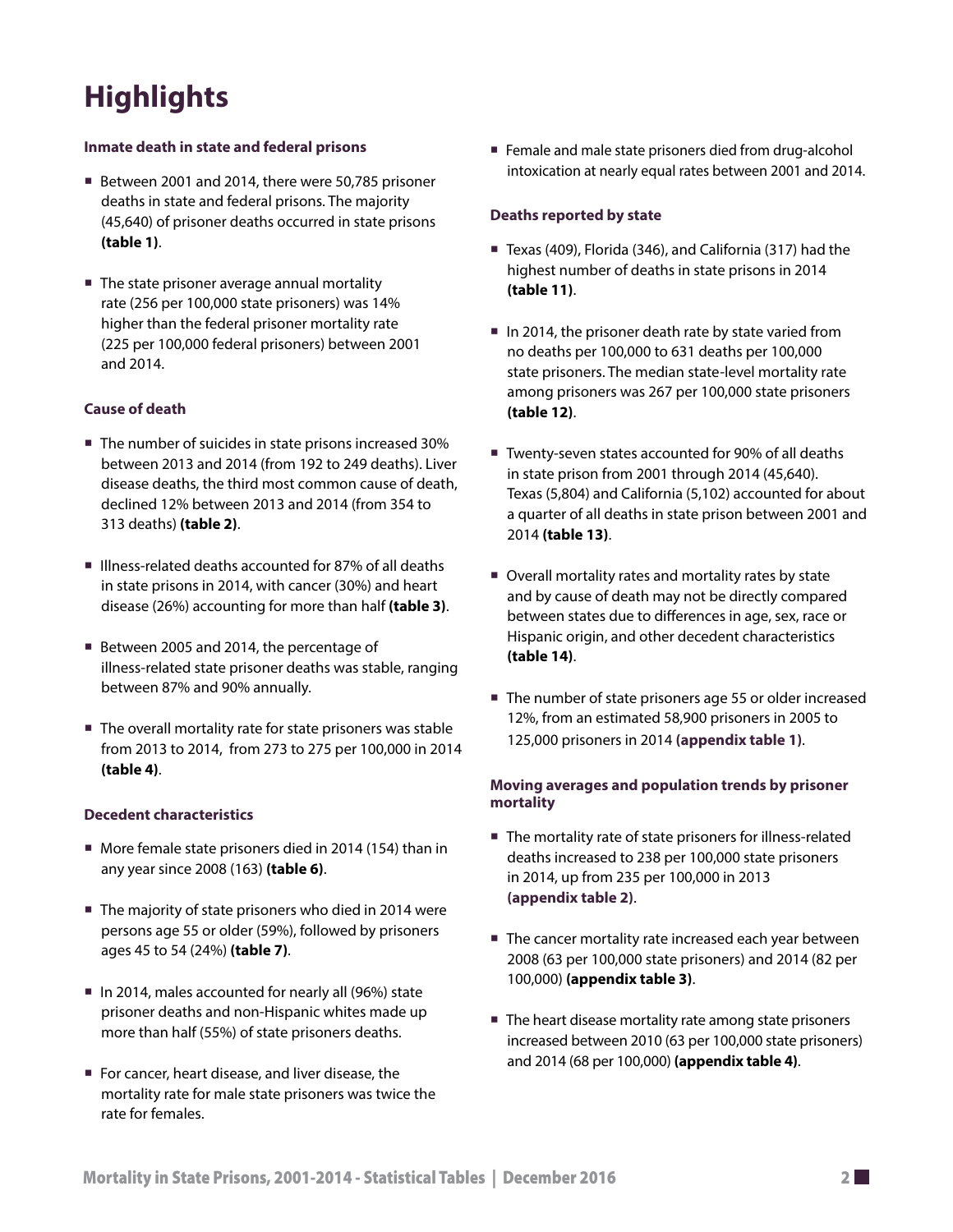# List of tables

Table 1. **[Number of state and federal prison inmate deaths,](#page-3-0)  [by cause of death, 2001–2014](#page-3-0)**

Table 2. **[Number of state and federal prisoner deaths, by](#page-3-0)  [cause of death, 2001 and 2005–2014](#page-3-0)**

Table 3. **[Percent of state prisoner deaths, by cause of](#page-4-0)  [death, 2001 and 2005–2014](#page-4-0)**

Table 4. **[Mortality rate per 100,000 state prisoners, by](#page-4-0)  [cause of death, 2001 and 2005–2014](#page-4-0)**

Table 5. **[Mortality rate per 100,000 federal prisoners, by](#page-5-0)  [select cause of death, 2001 and 2005–2014](#page-5-0)**

Table 6. **[Number of state prisoner deaths, by selected](#page-5-0)  [decedent characteristics, 2001 and 2005–2014](#page-5-0)**

Table 7. **[Percent of state prisoner deaths, by selected](#page-6-0)  [decedent characteristics, 2001 and 2005–2014](#page-6-0)**

Table 8. **[Mortality rate per 100,000 state prisoners, by](#page-6-0)  [selected decedent characteristics, 2001 and 2005–2014](#page-6-0)**

Table 9. **[Number of state prisoner deaths, by cause and](#page-7-0)  [selected decedent characteristics, 2001–2014](#page-7-0)**

Table 10. **[Average annual mortality rate per 100,000](#page-8-0)  [state prisoners, by cause of death and selected decedent](#page-8-0)  [characteristics, 2001–2014](#page-8-0)**

Table 11. **[Number of state and federal prisoner deaths, by](#page-9-0)  [jurisdiction, 2001 and 2005–2014](#page-9-0)**

Table 12. **[Mortality rate per 100,000 state and federal](#page-10-0)  [prisoners, by jurisdiction, 2001 and 2005–2014](#page-10-0)**

Table 13. **[Number of state and federal prisoner deaths, by](#page-11-0)  [cause and jurisdiction, 2001–2014](#page-11-0)**

Table 14. **[Average annual mortality rate per 100,000](#page-12-0)  [state and federal prisoners, by cause of death and location,](#page-12-0)  [2001–2014](#page-12-0)**

Table 15. **[Preliminary count of the number of deaths in](#page-13-0)  [state prisons, 2015](#page-13-0)**

# List of appendix tables

Appendix table 1. **[Estimated number of state and federal](#page-17-0)  [prisoners in custody, by selected inmate characteristics, 2001](#page-17-0) [and 2005–2014](#page-17-0)**

Appendix table 2. **[Illness mortality rate per 100,000](#page-17-0)  [state prison inmates, by selected characteristics, 2003 and](#page-17-0)  [2005–2014](#page-17-0)**

Appendix table 3. **[Cancer mortality rate per 100,000](#page-18-0)  [state prison inmates, by selected characteristics, 2003 and](#page-18-0)  [2005–2014](#page-18-0)**

Appendix table 4. **[Heart disease mortality rate per](#page-18-0)  [100,000 state prison inmates, by selected characteristics,](#page-18-0)  [2003 and 2005–2014](#page-18-0)**

Appendix table 5. **[Liver disease mortality rate per](#page-19-0)  [100,000 state prison inmates, by selected characteristics,](#page-19-0)  [2003 and 2005–2014](#page-19-0)**

Appendix table 6. **[Respiratory disease mortality rate per](#page-19-0)  [100,000 state prison inmates, by selected characteristics,](#page-19-0)  [2003 and 2005–2014](#page-19-0)**

Appendix table 7. **[Mortality rate for all other illnesses](#page-20-0)  [per 100,000 state prison inmates, by selected characteristics,](#page-20-0)  [2003 and 2005–2014](#page-20-0)**

Appendix table 8. **[Mortality rate for unnatural deaths](#page-20-0)  [per 100,000 state prison inmates, by selected characteristics,](#page-20-0)  [2003 and 2005–2014](#page-20-0)**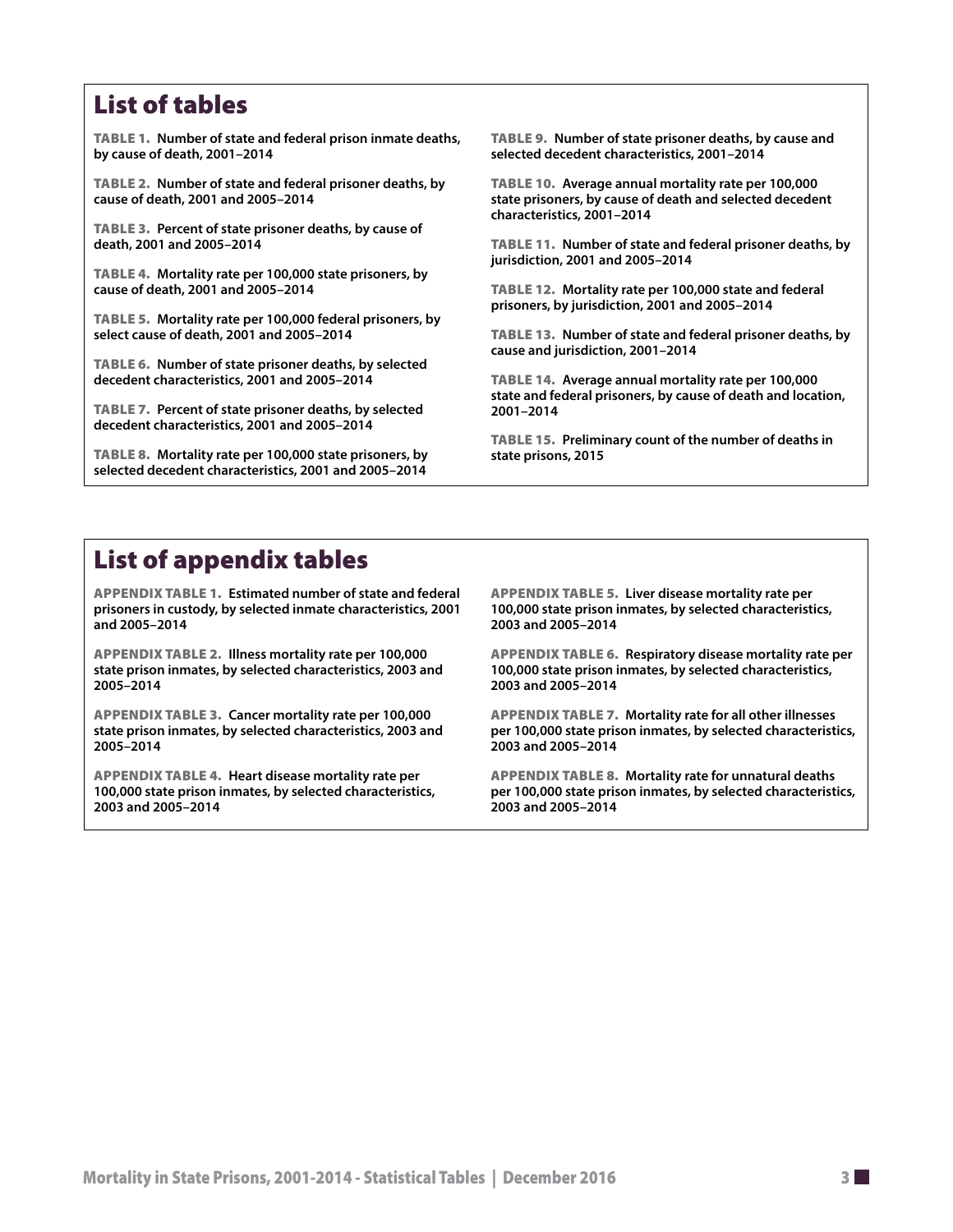# <span id="page-3-0"></span>**TABLE 1 Number of state and federal prison inmate deaths, by cause of death, 2001–2014**

|                             |               | <b>State prisoners</b> |                                      | Federal prisoners <sup>a</sup> |          |                                      |  |  |
|-----------------------------|---------------|------------------------|--------------------------------------|--------------------------------|----------|--------------------------------------|--|--|
| Cause of death              | <b>Number</b> | Percent                | <b>Mortality rate</b><br>per 100,000 | <b>Number</b>                  | Percent  | <b>Mortality rate</b><br>per 100,000 |  |  |
| All causes                  | 45,640        | 100%                   | 256                                  | 5,145                          | 100%     | 225                                  |  |  |
| <b>Illness</b>              | 40,407        | 89%                    | 227                                  | 4,543                          | 88%      | 199                                  |  |  |
| Cancer                      | 12,269        | 27                     | 69                                   | $\cdots$                       | $\cdots$ |                                      |  |  |
| Heart disease               | 11,685        | 26                     | 66                                   | $\cdots$                       | $\cdots$ | $\cdots$                             |  |  |
| Liver disease               | 4,378         | 10                     | 25                                   | $\cdots$                       | $\cdots$ | $\cdots$                             |  |  |
| AIDS-related                | 1.797         | 4                      | 10                                   | 159                            | ຳ<br>Ć   | ⇁                                    |  |  |
| Respiratory disease         | 2,853         | 6                      | 16                                   | $\cdots$                       | $\cdots$ | $\cdots$                             |  |  |
| All other illnessesb        | 7,425         | 16                     | 42                                   | $\cdots$                       | $\cdots$ | $\cdots$                             |  |  |
| Suicide                     | 2,826         | 6%                     | 16                                   | 222                            | 4%       | 10                                   |  |  |
| Drug/alcohol intoxication   | 595           | 1%                     | 3                                    | $\cdots$                       | $\cdots$ | $\cdots$                             |  |  |
| <b>Accident<sup>c</sup></b> | 450           | 1%                     |                                      | 51                             | 1%       | $\overline{\phantom{0}}$             |  |  |
| Homicide <sup>d</sup>       | 845           | 2%                     |                                      | 130                            | 3%       | 6                                    |  |  |
| Other/unknown               | 303           | 1%                     |                                      | 0                              | 0%       | 0                                    |  |  |
| Missing                     | 214           | 0.5%                   |                                      | 37                             | 1%       |                                      |  |  |

Note: Data may have been revised from previously published statistics. Mortality rates are based on a 1-day inmate custody count. See *Methodology* for details on custody counts, cause of death, illnesses, and homicides.

…Not available.

aCause of death data for federal prisoners were not available for all causes. Excludes deaths in private facilities.

bIncludes other specified illnesses, such as cerebrovascular disease, influenza, and other nonleading natural causes of death, as well as unspecified illnesses.

cIntoxication deaths of federal prisoners is included in the accidental death count. dIncludes homicides committed by other inmates, incidental to the staff use of force, and resulting from assaults sustained prior to incarceration.

Source: Bureau of Justice Statistics, Deaths in Custody Reporting Program, 2001–2014.

# **TABLE 2 Number of state and federal prisoner deaths, by cause of death, 2001 and 2005–2014**

| <b>Cause of death</b>            | 2001  | 2005         | 2006  | 2007  | 2008  | 2009  | 2010  | 2011  | 2012  | 2013  | 2014            |
|----------------------------------|-------|--------------|-------|-------|-------|-------|-------|-------|-------|-------|-----------------|
| <b>Total</b>                     | 3,170 | 3,556        | 3,561 | 3,757 | 3,849 | 3,793 | 3,621 | 3,740 | 3,707 | 3,879 | 3,927           |
| Federal <sup>a</sup>             | 303   | 388          | 328   | 368   | 399   | 376   | 387   | 387   | 350   | 400   | 444             |
| <b>State</b>                     | 2,869 | 3,168        | 3,233 | 3,389 | 3,450 | 3,417 | 3,234 | 3,353 | 3,357 | 3,479 | 3,483           |
| <b>Illness</b>                   | 2,567 | 2,817        | 2,830 | 2,980 | 3,034 | 3,028 | 2,870 | 2,982 | 2,959 | 3,082 | 3,031           |
| Cancer                           | 691   | 805          | 806   | 772   | 905   | 974   | 927   | 1,028 | 1,024 | 1,066 | 1,046           |
| Heart disease                    | 743   | 835          | 854   | 840   | 846   | 844   | 831   | 856   | 804   | 897   | 890             |
| Liver disease                    | 307   | 318          | 303   | 316   | 317   | 333   | 288   | 339   | 304   | 354   | 313             |
| Respiratory disease              | 147   | 213          | 196   | 207   | 254   | 200   | 211   | 205   | 223   | 198   | 238             |
| AIDS-related                     | 275   | 156          | 132   | 120   | 99    | 98    | 73    | 57    | 74    | 52    | 64              |
| All other illnesses <sup>b</sup> | 404   | 490          | 539   | 725   | 613   | 579   | 540   | 497   | 530   | 515   | 480             |
| Suicide                          | 168   | 213          | 219   | 215   | 197   | 202   | 215   | 185   | 205   | 192   | 249             |
| Drug/alcohol intoxication        | 35    | 37           | 56    | 41    | 58    | 50    | 40    | 58    | 33    | 56    | 49              |
| Accident                         | 22    | 28           | 32    | 28    | 26    | 32    | 32    | 38    | 50    | 34    | 39              |
| Homicide <sup>c</sup>            | 39    | 56           | 55    | 57    | 40    | 54    | 70    | 70    | 85    | 90    | 83              |
| Other/unknown                    | 0     | 17           | 41    | 16    | 95    | 16    | 4     | 11    | 14    | 18    | 10 <sup>°</sup> |
| Missina                          | 38    | $\mathbf{0}$ | 0     | 52    | 0     | 35    | 3     | 9     | 11    |       | 22              |

Note: Data may have been revised from previously published statistics. Excludes executions; for execution data, see *Capital Punishment, 2013 - Statistical Tables* (NCJ 248448, BJS web, December 2014). See *Methodology* for details on illnesses and homicides. For findings for data years 2002 through 2004, see the Deaths in Custody Reporting Program page on the BJS website.

aFederal deaths are submitted as an aggregate count by the Bureau of Prisons. Counts presented are total counts. Excludes deaths in private facilities.

bIncludes other specified illnesses, such as cerebrovascular disease, influenza, and other nonleading natural causes of death, as well as unspecified illnesses.

<sup>c</sup>Includes homicides committed by other inmates, incidental to the staff use of force, and resulting from assaults sustained prior to incarceration.

Source: Bureau of Justice Statistics, Deaths in Custody Reporting Program, 2001 and 2005–2014; and Federal Bureau of Prisons, 2001 and 2005–2014.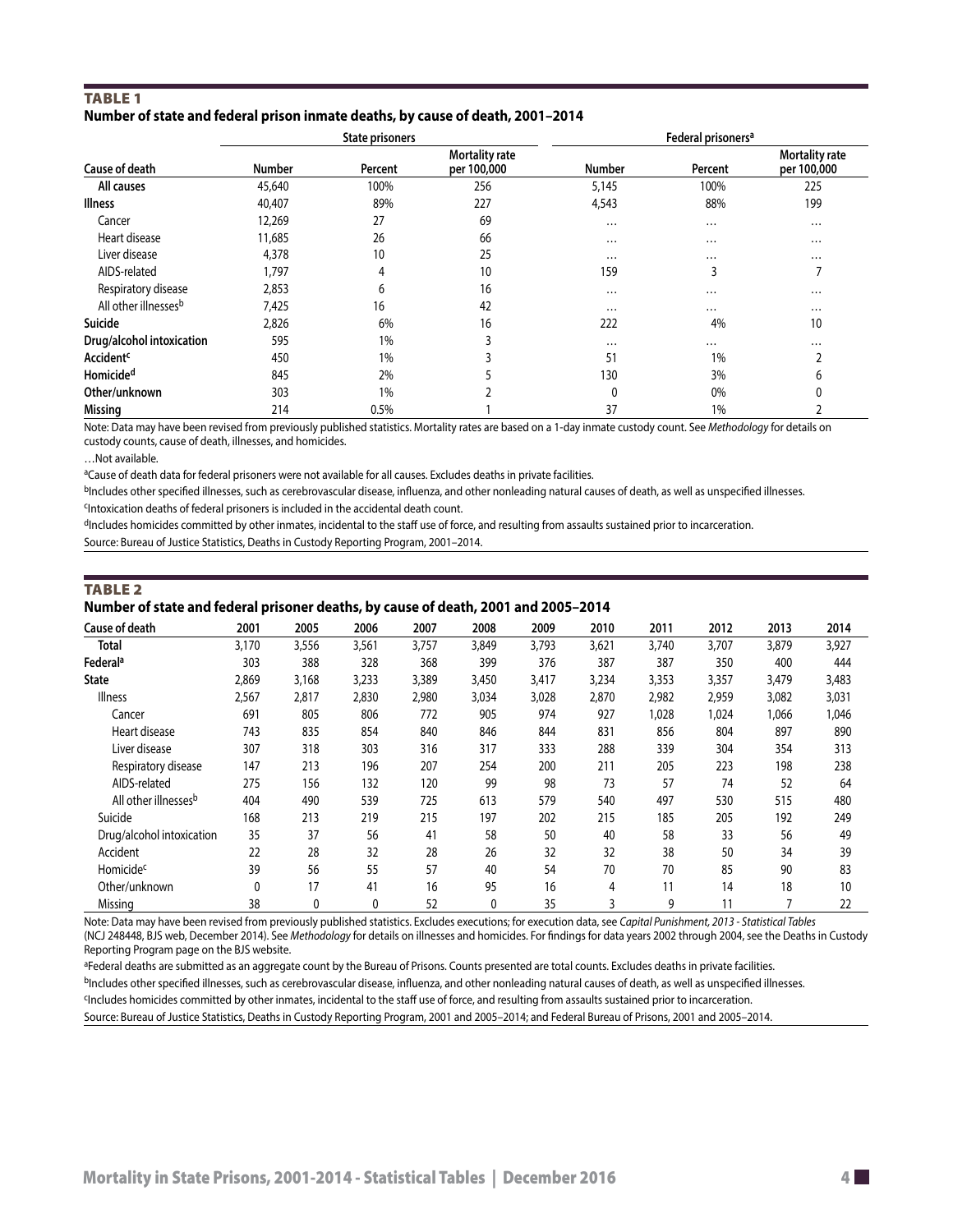# <span id="page-4-0"></span>TABLE<sub>3</sub> **Percent of state prisoner deaths, by cause of death, 2001 and 2005–2014**

| Cause of death                   | 2001    | 2005    | 2006  | 2007  | 2008    | 2009  | 2010  | 2011  | 2012  | 2013  | 2014  |
|----------------------------------|---------|---------|-------|-------|---------|-------|-------|-------|-------|-------|-------|
| All causes                       | 100%    | 100%    | 100%  | 100%  | 100%    | 100%  | 100%  | 100%  | 100%  | 100%  | 100%  |
| <b>Illness</b>                   | 89.5%   | 88.9%   | 87.5% | 87.9% | 87.9%   | 88.6% | 88.7% | 88.9% | 88.1% | 88.6% | 87.0% |
| Cancer                           | 24.1    | 25.4    | 24.9  | 22.8  | 26.2    | 28.5  | 28.7  | 30.7  | 30.5  | 30.6  | 30.0  |
| Heart disease                    | 25.9    | 26.4    | 26.4  | 24.8  | 24.5    | 24.7  | 25.7  | 25.5  | 23.9  | 25.8  | 25.6  |
| Liver disease                    | 10.7    | 10.0    | 9.4   | 9.3   | 9.2     | 9.7   | 8.9   | 10.1  | 9.1   | 10.2  | 9.0   |
| Respiratory disease              | 5.1     | 6.7     | 6.1   | 6.1   | 7.4     | 5.9   | 6.5   | 6.1   | 6.6   | 5.7   | 6.8   |
| AIDS-related                     | 9.6     | 4.9     | 4.1   | 3.5   | 2.9     | 2.9   | 2.3   | 1.7   | 2.2   | 1.5   | 1.8   |
| All other illnesses <sup>a</sup> | 14.1    | 15.5    | 16.7  | 21.4  | 17.8    | 16.9  | 16.7  | 14.8  | 15.8  | 14.8  | 13.8  |
| Suicide                          | 5.9%    | 6.7%    | 6.8%  | 6.3%  | 5.7%    | 5.9%  | 6.6%  | 5.5%  | 6.1%  | 5.5%  | 7.1%  |
| Drug/alcohol intoxication        | $1.2\%$ | 1.2%    | 1.7%  | 1.2%  | 1.7%    | 1.5%  | 1.2%  | 1.7%  | 1.0%  | 1.6%  | 1.4%  |
| Accident                         | 0.8%    | 0.9%    | 1.0%  | 0.8%  | 0.8%    | 0.9%  | 1.0%  | 1.1%  | 1.5%  | 1.0%  | 1.1%  |
| <b>Homicide</b> <sup>b</sup>     | l.4%    | 1.8%    | 1.7%  | 1.7%  | 1.2%    | 1.6%  | 2.2%  | 2.1%  | 2.5%  | 2.6%  | 2.4%  |
| Other/unknown                    | 0.0%    | 0.5%    | 1.3%  | 0.5%  | 2.8%    | 0.5%  | 0.1%  | 0.3%  | 0.4%  | 0.5%  | 0.3%  |
| Missing                          | .3%     | $0.0\%$ | 0.0%  | 1.5%  | $0.0\%$ | 1.0%  | 0.1%  | 0.3%  | 0.3%  | 0.2%  | 0.6%  |

Note: Data may have been revised from previously published statistics. Excludes executions; for execution data, see *Capital Punishment, 2013 - Statistical Tables* (NCJ 248448, BJS web, December 2014). See *Methodology* for details on illnesses and homicides. For findings for data years 2002 through 2004, see the Deaths in Custody Reporting Program page on the BJS website.

aIncludes other specified illnesses, such as cerebrovascular disease, influenza, and other nonleading natural causes of death, as well as unspecified illnesses. bIncludes homicides committed by other inmates, incidental to the staff use of force, and resulting from assaults sustained prior to incarceration.

Source: Bureau of Justice Statistics, Deaths in Custody Reporting Program, 2001 and 2005–2014.

| <b>TABLE 4</b>                                                                    |
|-----------------------------------------------------------------------------------|
| Mortality rate per 100,000 state prisoners, by cause of death, 2001 and 2005-2014 |

| Cause of death                   | 2001 | 2005 | 2006 | 2007 | 2008 | 2009 | 2010                     | 2011         | 2012 | 2013 | 2014 |
|----------------------------------|------|------|------|------|------|------|--------------------------|--------------|------|------|------|
| <b>All causes</b>                | 242  | 253  | 249  | 256  | 260  | 258  | 245                      | 260          | 265  | 273  | 275  |
| <b>Illness</b>                   | 216  | 225  | 218  | 225  | 229  | 228  | 217                      | 231          | 234  | 242  | 240  |
| Cancer                           | 58   | 64   | 62   | 58   | 68   | 73   | 70                       | 80           | 81   | 84   | 83   |
| Heart disease                    | 63   | 67   | 66   | 64   | 64   | 64   | 63                       | 66           | 63   | 70   | 70   |
| Liver disease                    | 26   | 25   | 23   | 24   | 24   | 25   | 22                       | 26           | 24   | 28   | 25   |
| Respiratory disease              | 12   | 17   | 15   | 16   | 19   | 15   | 16                       | 16           | 18   | 16   | 19   |
| AIDS-related                     | 23   | 12   | 10   | 9    |      |      | 6                        | 4            | 6    | 4    |      |
| All other illnesses <sup>a</sup> | 34   | 39   | 42   | 55   | 46   | 44   | 41                       | 39           | 42   | 40   | 38   |
| Suicide                          | 14   | 17   | 17   | 16   | 15   | 15   | 16                       | 14           | 16   | 15   | 20   |
| <b>Drug/alcohol intoxication</b> |      |      |      |      | 4    |      |                          | 4            |      |      |      |
| <b>Accident</b>                  |      |      |      |      |      |      |                          |              |      |      |      |
| <b>Homicide</b> <sup>b</sup>     |      |      |      |      |      |      |                          |              |      |      |      |
| Other/unknown                    |      |      |      |      |      |      | — I                      |              |      |      |      |
| <b>Missing</b>                   |      |      |      |      | 0    |      | $\overline{\phantom{a}}$ | $\mathbf{1}$ |      |      |      |

Note: Data may have been revised from previously published statistics. Excludes executions; for execution data, see *Capital Punishment, 2013 - Statistical Tables* (NCJ 248448, BJS web, December 2014). Mortality rates are based on a 1-day inmate custody count. See *Methodology* for details on custody counts, rates, illnesses, and homicides. For findings for data years 2002 through 2004, see the Deaths in Custody Reporting Program page on the BJS website. --Less than 0.5.

! Interpret with caution. Too few cases to provide a reliable rate.

aIncludes other specified illnesses, such as cerebrovascular disease, influenza, and other nonleading natural causes of death, as well as unspecified illnesses. bIncludes homicides committed by other inmates, incidental to the staff use of force, and resulting from assaults sustained prior to incarceration.

Source: Bureau of Justice Statistics, Deaths in Custody Reporting Program, 2001 and 2005–2014; National Prisoner Statistics, 2001 and 2005–2014.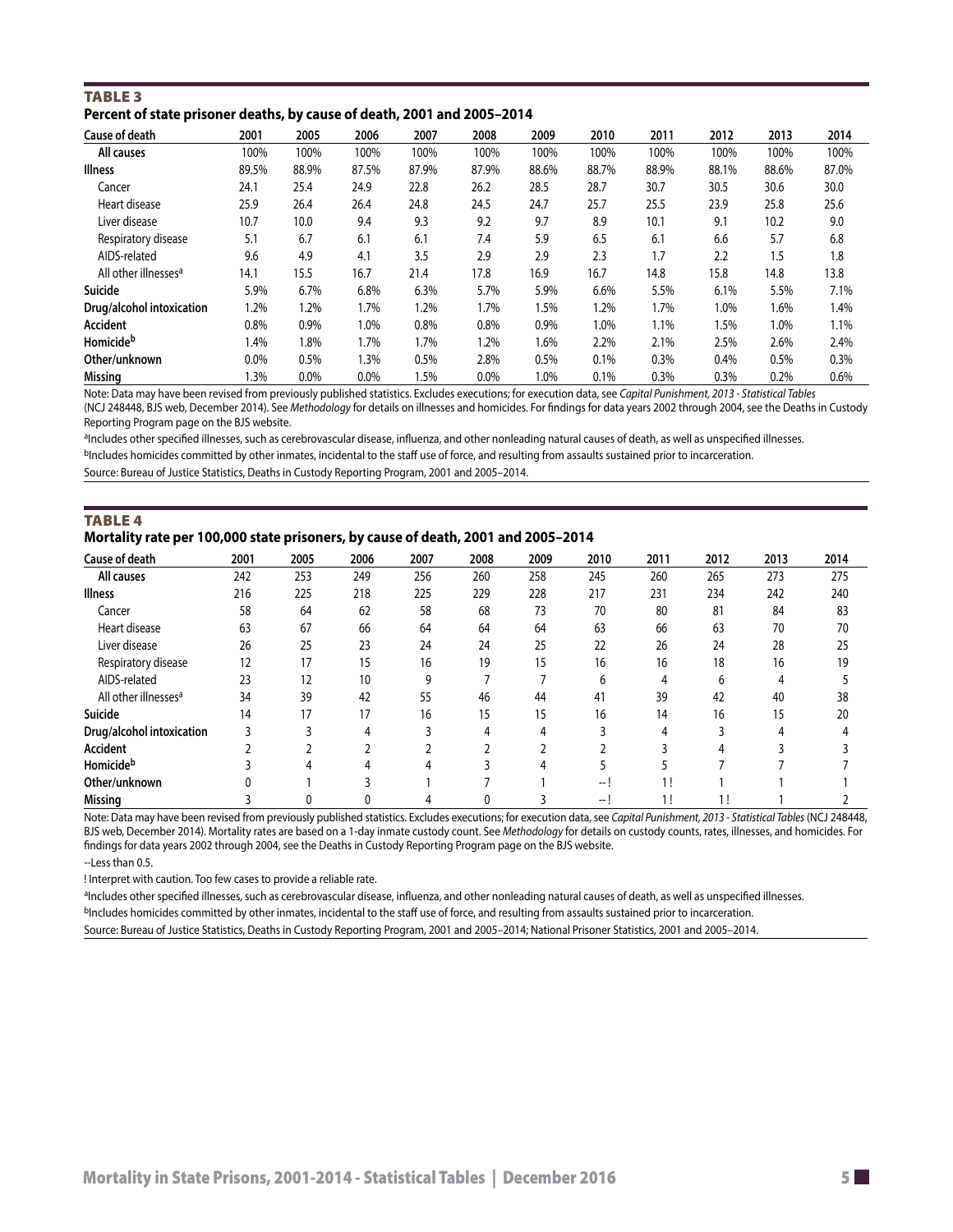# <span id="page-5-0"></span>TABLE<sub>5</sub> **Mortality rate per 100,000 federal prisoners, by select cause of death, 2001 and 2005–2014**

| Cause of death | 2001   | 2005 | 2006  | 2007  | 2008 | 2009 | 2010 | 2011 | 2012 | 2013       | 2014                     |
|----------------|--------|------|-------|-------|------|------|------|------|------|------------|--------------------------|
| Total          | 221    | 244  | 201   | 222   | 241  | 220  | 224  | 220  | 198  | 230        | 262                      |
| <b>Illness</b> | 180    | 205  | 180   | 189   | 209  | 194  | 199  | 201  | 179  | 211        | 238                      |
| AIDS-related   | 16     |      |       | b     |      | 4    | 4    |      |      |            | 0                        |
| Suicide        |        |      |       |       | 13   | 12   | 6!   | 10   |      |            | 14                       |
| Accident*      | 4!     | 4!   |       | $- -$ | 4!   | २।   |      |      |      | <u>. .</u> |                          |
| Homicide       | 6!     | 9!   |       |       | 8!   | -4!  | 10!  |      |      |            | 8 <sup>1</sup>           |
| Other/unknown  | $--$ 1 | -- 1 | $- -$ | 9!    |      | 4!   | 3!   |      |      |            | $\overline{\phantom{a}}$ |

Note: Federal deaths are submitted as aggregate counts by the Bureau of Prisons, with limited details regarding cause of death. Mortality rates are based on a 1-day inmate custody count. Excludes deaths in private facilities.

--Less than 0.5.

! Interpret with caution. Too few cases to provide a reliable rate.

\*Includes deaths due to drug and alcohol intoxication.

Source: Federal Bureau of Prisons, 2001 and 2005–2014.

# TABLE<sub>6</sub>

**Number of state prisoner deaths, by selected decedent characteristics, 2001 and 2005–2014**

| <b>Characteristic</b>               | 2001  | 2005  | 2006  | 2007  | 2008  | 2009  | 2010  | 2011  | 2012  | 2013  | 2014  |
|-------------------------------------|-------|-------|-------|-------|-------|-------|-------|-------|-------|-------|-------|
| <b>Total</b>                        | 2,869 | 3,168 | 3,233 | 3,389 | 3,450 | 3,417 | 3,234 | 3,353 | 3,357 | 3,479 | 3,483 |
| Sex                                 |       |       |       |       |       |       |       |       |       |       |       |
| Male                                | 2,769 | 3,025 | 3,103 | 3,252 | 3,287 | 3,267 | 3,117 | 3,210 | 3,244 | 3,338 | 3,329 |
| Female                              | 100   | 143   | 130   | 137   | 163   | 150   | 117   | 143   | 113   | 141   | 154   |
| Race/Hispanic origin                |       |       |       |       |       |       |       |       |       |       |       |
| White <sup>a</sup>                  | 1,340 | ,623  | 1,627 | 1,718 | 1,821 | 1,774 | 1,680 | 1,912 | 1,789 | 1,902 | 1,920 |
| Black/African American <sup>a</sup> | 1,161 | 1,162 | 1,148 | 1,225 | 1,157 | 1,199 | 1,122 | 1,039 | 1,113 | 1,104 | 1,108 |
| Hispanic/Latinob                    | 322   | 324   | 404   | 383   | 399   | 372   | 359   | 329   | 379   | 402   | 368   |
| Othera,c                            | 46    | 54    | 50    | 54    | 73    | 58    | 61    | 61    | 70    | 70    | 87    |
| Age                                 |       |       |       |       |       |       |       |       |       |       |       |
| 17 or younger                       | 2     |       |       |       | 3     | 0     | 3     | 2     | 0     | 0     |       |
| $18 - 24$                           | 86    | 78    | 60    | 68    | 67    | 69    | 69    | 50    | 69    | 68    | 56    |
| $25 - 34$                           | 256   | 243   | 250   | 226   | 222   | 210   | 217   | 201   | 190   | 219   | 220   |
| $35 - 44$                           | 656   | 599   | 561   | 513   | 468   | 467   | 382   | 397   | 360   | 334   | 333   |
| $45 - 54$                           | 893   | 1.009 | 1.061 | 1,031 | 1.063 | 1,039 | 957   | 930   | 876   | 857   | 820   |
| 55 or older                         | 971   | 1,238 | 1,300 | 1,550 | 1,627 | 1,631 | 1,606 | ,770  | 1,862 | 1,966 | 2,044 |

Note: Data may have been revised from previously published statistics. Detail may not sum to total due to missing data. Excludes executions; for execution data, see *Capital Punishment, 2013 - Statistical Tables* (NCJ 248448, BJS web, December 2014). For findings for data years 2002 through 2004, see the Deaths in Custody Reporting Program page on the BJS website.

aExcludes persons of Hispanic or Latino origin.

b<sub>In</sub> 2013, the Deaths in Custody Reporting Program separated Hispanic origin from race. Comparisons with previous years should not be made. See *Methodology*.

cIncludes American Indians or Alaska Natives; Asians, Native Hawaiians, or Other Pacific Islanders; and persons identifying two or more races.

Source: Bureau of Justice Statistics, Deaths in Custody Reporting Program, 2001 and 2005–2014.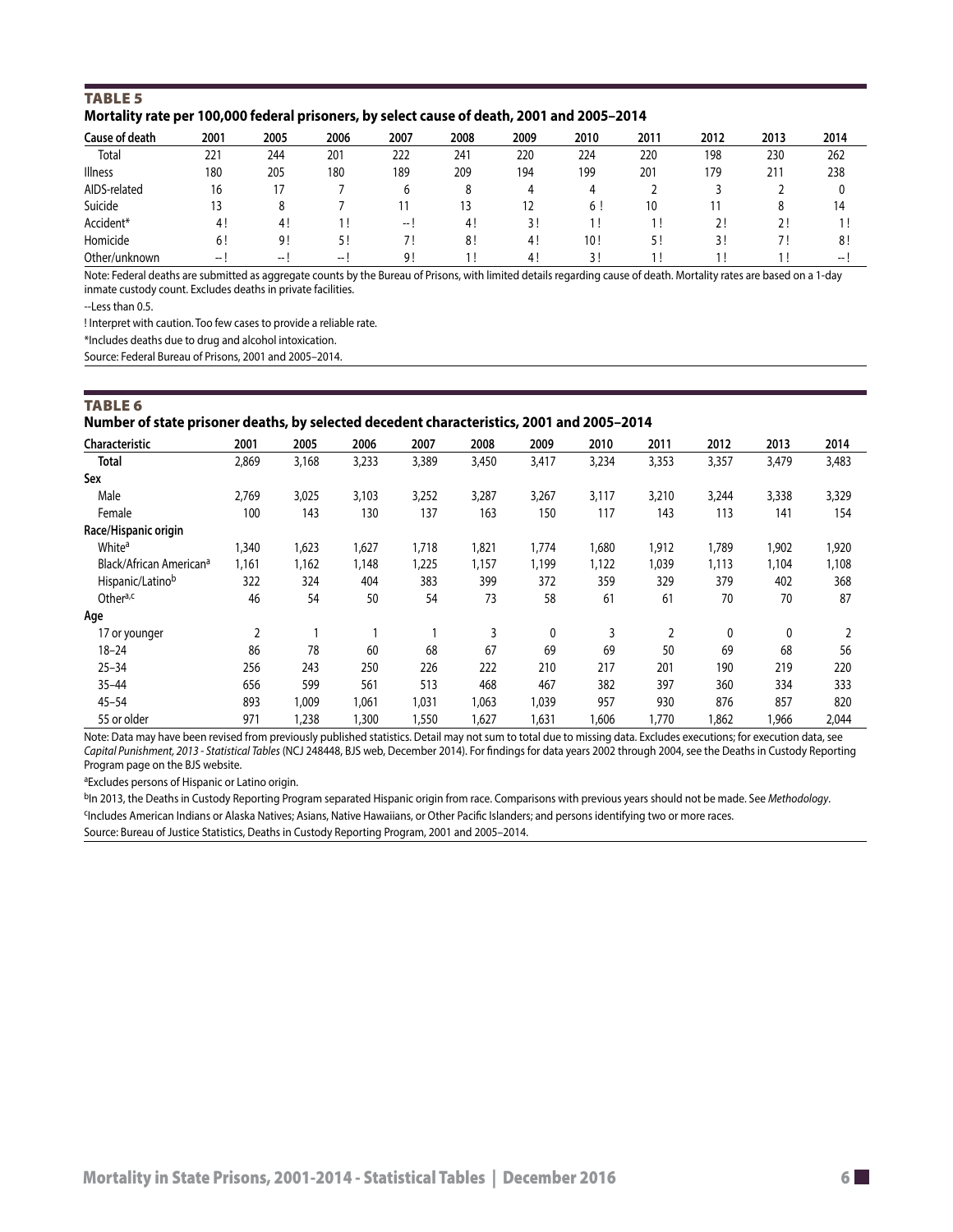<span id="page-6-0"></span>

| <b>TABLE 7</b>                                                                             |  |
|--------------------------------------------------------------------------------------------|--|
| Percent of state prisoner deaths, by selected decedent characteristics, 2001 and 2005-2014 |  |

| <b>Characteristic</b>               | 2001  | 2005                     | 2006  | 2007  | 2008  | 2009    | 2010  | 2011  | 2012  | 2013  | 2014  |
|-------------------------------------|-------|--------------------------|-------|-------|-------|---------|-------|-------|-------|-------|-------|
| Total                               | 100%  | 100%                     | 100%  | 100%  | 100%  | 100%    | 100%  | 100%  | 100%  | 100%  | 100%  |
| Sex                                 |       |                          |       |       |       |         |       |       |       |       |       |
| Male                                | 96.5% | 95.5%                    | 96.0% | 96.0% | 95.3% | 95.6%   | 96.4% | 95.7% | 96.6% | 95.9% | 95.6% |
| Female                              | 3.5   | 4.5                      | 4.0   | 4.0   | 4.7   | 4.4     | 3.6   | 4.3   | 3.4   | 4.1   | 4.4   |
| Race/Hispanic origin                |       |                          |       |       |       |         |       |       |       |       |       |
| White <sup>a</sup>                  | 46.7% | 51.3%                    | 50.4% | 50.8% | 52.8% | 52.1%   | 52.1% | 57.2% | 53.4% | 54.7% | 55.1% |
| Black/African American <sup>a</sup> | 40.5  | 36.7                     | 35.6  | 36.2  | 33.5  | 35.2    | 34.8  | 31.1  | 33.2  | 31.7  | 31.8  |
| Hispanic/Latinob                    | 11.2  | 10.2                     | 12.5  | 11.3  | 11.6  | 10.9    | 11.1  | 9.8   | 11.3  | 11.6  | 10.6  |
| Othera,c                            | 1.6   | 1.7                      | 1.5   | 1.6   | 2.1   | 1.7     | 1.9   | 1.8   | 2.1   | 2.0   | 2.5   |
| Age                                 |       |                          |       |       |       |         |       |       |       |       |       |
| 17 or younger                       | 0.1%  | $\overline{\phantom{a}}$ | --    | --    | 0.1%  | $0.0\%$ | 0.1%  | 0.1%  | 0.0%  | 0.0%  | 0.1%  |
| $18 - 24$                           | 3.0   | 2.5%                     | 1.9%  | 2.0%  | 1.9   | 2.0     | 2.1   | 1.5   | 2.1   | 2.0   | 1.6   |
| $25 - 34$                           | 8.9   | 7.7                      | 7.7   | 6.7   | 6.4   | 6.1     | 6.7   | 6.0   | 5.7   | 6.4   | 6.3   |
| $35 - 44$                           | 22.9  | 18.9                     | 17.4  | 15.1  | 13.6  | 13.7    | 11.8  | 11.9  | 10.7  | 9.7   | 9.6   |
| $45 - 54$                           | 31.2  | 31.8                     | 32.8  | 30.4  | 30.8  | 30.4    | 29.6  | 27.8  | 26.1  | 24.9  | 23.6  |
| 55 or older                         | 33.9  | 39.1                     | 40.2  | 45.7  | 47.2  | 47.7    | 49.7  | 52.8  | 55.5  | 57.1  | 58.8  |

Note: Data may have been revised from previously published statistics. Detail may not sum to total due to missing data. Excludes executions; for executions data, see *Capital Punishment, 2013 - Statistical Tables* (NCJ 248448, BJS web, December 2014). For findings for data years 2002 through 2004, see the Deaths in Custody Reporting Program page on the BJS website.

--Less than 0.05%.

aExcludes persons of Hispanic or Latino origin.

<sup>b</sup>In 2013, the Deaths in Custody Reporting Program separated Hispanic origin from race. Comparisons with previous years should not be made. See *Methodology*. cIncludes American Indians or Alaska Natives; Asians, Native Hawaiians, or Other Pacific Islanders; and persons identifying two or more races.

Source: Bureau of Justice Statistics, Deaths in Custody Reporting Program, 2001 and 2005–2014.

| <b>TABLE 8</b><br>Mortality rate per 100,000 state prisoners, by selected decedent characteristics, 2001 and 2005–2014 |      |      |      |      |      |      |      |      |      |      |      |
|------------------------------------------------------------------------------------------------------------------------|------|------|------|------|------|------|------|------|------|------|------|
| Characteristic                                                                                                         | 2001 | 2005 | 2006 | 2007 | 2008 | 2009 | 2010 | 2011 | 2012 | 2013 | 2014 |
| Total                                                                                                                  | 242  | 253  | 249  | 256  | 260  | 258  | 245  | 260  | 265  | 273  | 275  |

| <b>Total</b>                        | 242   | 253   | 249   | 256   | 260   | 258   | 245  | 260  | 265   | 273          | 275   |
|-------------------------------------|-------|-------|-------|-------|-------|-------|------|------|-------|--------------|-------|
| Sex                                 |       |       |       |       |       |       |      |      |       |              |       |
| Male                                | 249   | 260   | 257   | 265   | 267   | 265   | 254  | 267  | 275   | 281          | 284   |
| Female                              | 129   | 164   | 141   | 145   | 172   | 160   | 127  | 160  | 131   | 159          | 171   |
| Race/Hispanic origin                |       |       |       |       |       |       |      |      |       |              |       |
| White <sup>a</sup>                  | 315   | 351   | 343   | 358   | 375   | 367   | 350  | 431  | 407   | 424          | 429   |
| Black/African American <sup>a</sup> | 219   | 225   | 219   | 231   | 216   | 225   | 213  | 211  | 231   | 228          | 234   |
| Hispanic/Latinob                    | 201   | 177   | 213   | 195   | 213   | 195   | 184  | 120  | 142   | 153          | 141   |
| Othera,c                            | 168   | 171   | 148   | 156   | 211   | 161   | 171  | 75   | 89    | 89           | 108   |
| Age                                 |       |       |       |       |       |       |      |      |       |              |       |
| 17 or younger                       | 70!   | 40!   | 36!   | 38!   | 122!  | 0     | 127! | 87!  | 0     | $\mathbf{0}$ | 71!   |
| $18 - 24$                           | 39    | 35    | 26    | 29    | 35    | 36    | 36   | 26   | 37    | 39           | 34    |
| $25 - 34$                           | 63    | 58    | 58    | 51    | 51    | 48    | 51   | 47   | 46    | 53           | 54    |
| $35 - 44$                           | 181   | 161   | 146   | 131   | 120   | 119   | 112  | 121  | 113   | 104          | 104   |
| $45 - 54$                           | 583   | 559   | 572   | 543   | 458   | 448   | 374  | 383  | 364   | 350          | 342   |
| 55 or older                         | 2,029 | 2,103 | 2,154 | 2,500 | 2,091 | 2,097 | ,528 | ,770 | 1,711 | 1,640        | 1,635 |

Note: Data may have been revised from previously published statistics. Detail may not sum to total due to missing data. See *Methodology* for details. Mortality rates are based on a 1-day inmate custody count. See *Methodology* for details. Excludes executions; for execution data, see *Capital Punishment, 2013 - Statistical Tables* (NCJ 248448, BJS web, December 2014). For findings for data years 2002 through 2004, see the Deaths in Custody Reporting Program page on the BJS website. ! Interpret with caution. Too few cases to provide a reliable rate.

aExcludes persons of Hispanic or Latino origin.

bIn 2013, the Deaths in Custody Reporting Program separated Hispanic origin from race. Comparisons with previous years should not be made.

cIncludes American Indians or Alaska Natives; Asians, Native Hawaiians, or Other Pacific Islanders; and persons identifying two or more races.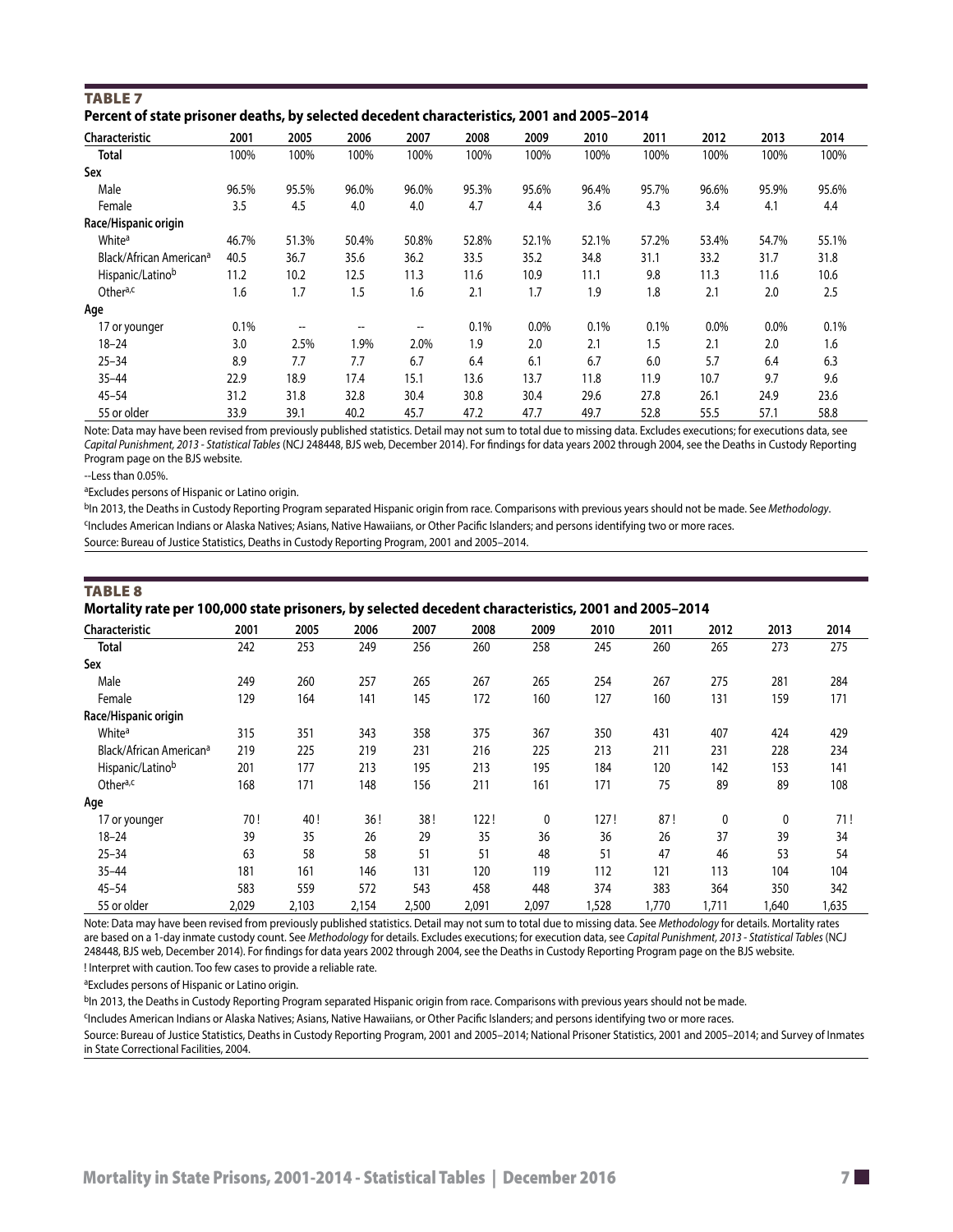<span id="page-7-0"></span>

| <b>TABLE 9</b> |                                                                                            |  |
|----------------|--------------------------------------------------------------------------------------------|--|
|                | Number of state prisoner deaths, by cause and selected decedent characteristics, 2001-2014 |  |

|                                     |            |        | Heart   | Liver   | Respiratory | AIDS-   |                        |         | Drug/alcohol |          |           |
|-------------------------------------|------------|--------|---------|---------|-------------|---------|------------------------|---------|--------------|----------|-----------|
| Characteristic                      | All causes | Cancer | disease | disease | disease     | related | All other <sup>a</sup> | Suicide | intoxication | Accident | Homicideb |
| Total                               | 45,640     | 12,269 | 11,685  | 4,378   | 2,853       | 1,797   | 7,425                  | 2,826   | 595          | 450      | 845       |
| Sex                                 |            |        |         |         |             |         |                        |         |              |          |           |
| Male                                | 43,562     | 11,814 | 11,291  | 4,230   | 2,708       | 1,706   | 7,010                  | 2,675   | 564          | 435      | 841       |
| Female                              | 1,862      | 455    | 394     | 148     | 145         | 91      | 415                    | 150     | 31           | 15       | 4         |
| Race/Hispanic origin                |            |        |         |         |             |         |                        |         |              |          |           |
| Whitec                              | 23,556     | 6,738  | 6,193   | 2,407   | 1,606       | 393     | 3,427                  | 1,670   | 335          | 252      | 384       |
| Black/African American <sup>c</sup> | 15,955     | 4,307  | 4,378   | 995     | 943         | 1,192   | 2,926                  | 570     | 105          | 129      | 293       |
| Hispanic/Latino <sup>d</sup>        | 5,006      | 1,008  | 930     | 861     | 264         | 194     | 936                    | 457     | 128          | 55       | 144       |
| Otherc,e                            | 830        | 193    | 171     | 106     | 36          | 17      | 122                    | 119     | 27           | 13       | 22        |
| Age                                 |            |        |         |         |             |         |                        |         |              |          |           |
| 17 or younger                       | 20         | 2      | 2       |         |             | 0       |                        | 11      | 0            |          |           |
| $18 - 24$                           | 933        | 61     | 116     | 9       | 58          | 18      | 121                    | 371     | 38           | 33       | 98        |
| $25 - 34$                           | 3,212      | 289    | 547     | 77      | 180         | 226     | 445                    | 916     | 167          | 80       | 239       |
| $35 - 44$                           | 6,977      | 1,171  | 1,643   | 566     | 339         | 721     | 1,134                  | 797     | 206          | 110      | 225       |
| $45 - 54$                           | 13,333     | 3,631  | 3,121   | 2,052   | 646         | 616     | 2,258                  | 518     | 142          | 104      | 165       |
| 55 or older                         | 20,900     | 7,103  | 6,243   | 1,665   | ,626        | 216     | 3,458                  | 210     | 42           | 122      | 116       |

Note: Data may have been revised from previously published statistics. Detail may not sum to total due to missing data. See *Methodology* for details on rates, illnesses, Hispanic origin, homicides, and probation or parole violations.

aIncludes other specified illnesses, such as cerebrovascular disease, influenza, and other nonleading natural causes of death, as well as unspecified illnesses.

bIncludes homicides committed by other inmates, incidental to the staff use of force, and resulting from assaults sustained prior to incarceration. cExcludes persons of Hispanic or Latino origin.

dIn 2013, the Deaths in Custody Reporting Program separated Hispanic origin from race. Comparisons with previous years should not be made.

eIncludes American Indians or Alaska Natives; Asians, Native Hawaiians, or Other Pacific Islanders; and persons identifying two or more races.

Source: Bureau of Justice Statistics, Deaths in Custody Reporting Program, 2001–2014.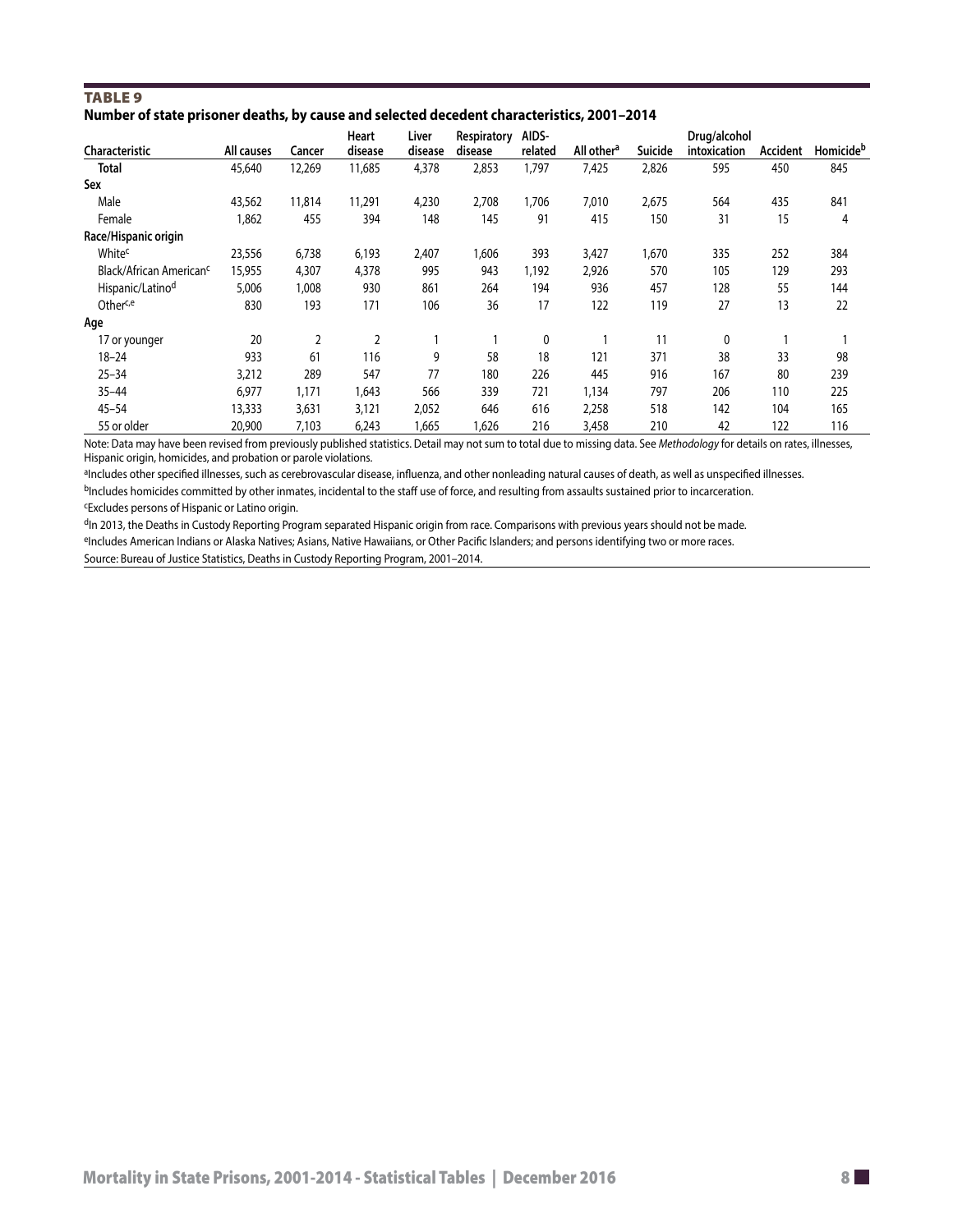#### <span id="page-8-0"></span>Table 10 **Average annual mortality rate per 100,000 state prisoners, by cause of death and selected decedent characteristics, 2001–2014**

|                                     |            | <b>Illness</b> |                  |                          |                        |                  |                        |         |                              |          |           |
|-------------------------------------|------------|----------------|------------------|--------------------------|------------------------|------------------|------------------------|---------|------------------------------|----------|-----------|
| Characteristic                      | All causes | Cancer         | Heart<br>disease | Liver<br>disease         | Respiratory<br>disease | AIDS-<br>related | All other <sup>a</sup> | Suicide | Drug/alcohol<br>intoxication | Accident | Homicideb |
| Total                               | 256        | 69             | 66               | 25                       | 16                     | 10               | 42                     | 16      | 3                            | 3        | 5         |
| Sex                                 |            |                |                  |                          |                        |                  |                        |         |                              |          |           |
| Male                                | 263        | 71             | 68               | 26                       | 16                     | 10               | 42                     | 16      | 4                            | 3        |           |
| Female                              | 151        | 37             | 32               | 12                       | 12                     | 7                | 34                     | 12      | 3                            |          | $\cdots$  |
| Race/Hispanic origin                |            |                |                  |                          |                        |                  |                        |         |                              |          |           |
| Whitec                              | 367        | 105            | 97               | 38                       | 25                     | 6                | 53                     | 26      |                              | 4        | 6         |
| Black/African American <sup>c</sup> | 222        | 60             | 61               | 14                       | 13                     | 17               | 41                     | 8       |                              |          |           |
| Hispanic/Latino <sup>d</sup>        | 174        | 35             | 32               | 30                       | 9                      |                  | 32                     | 16      |                              |          |           |
| Otherc,e                            | 129        | 30             | 27               | 16                       | 6                      | 3                | 19                     | 19      | 5                            | 2        |           |
| Age                                 |            |                |                  |                          |                        |                  |                        |         |                              |          |           |
| 17 or younger                       | 51         | 5!             | 5!               | 3!                       | 3!                     | $\mathbf{0}$     | 3!                     | 28!     | 0                            | 3!       | 3!        |
| $18 - 24$                           | 33         | 2              | 4                | $\hspace{0.05cm} \ldots$ |                        |                  | 4                      | 13      | 2                            |          |           |
| $25 - 34$                           | 55         | 5              | 9                |                          | 3                      | 4                | 8                      | 16      |                              |          |           |
| $35 - 44$                           | 139        | 23             | 33               | 11                       |                        | 14               | 23                     | 16      |                              |          |           |
| $45 - 54$                           | 457        | 125            | 107              | 70                       | 22                     | 21               | 77                     | 18      | 6                            | 4        |           |
| 55 or older                         | 1879       | 639            | 561              | 150                      | 146                    | 19               | 311                    | 19      | 4                            | 11       | 10        |

Note: Data may have been revised from previously published statistics. Detail may not sum to total due to missing data. Mortality rates are based on a 1-day inmate custody count. See *Methodology* for details on custody counts, rates, illnesses, homicides, and Hispanic origin.

…Not available.

--Less than 0.5.

! Interpret with caution. Too few cases to provide a reliable rate.

aIncludes other specified illnesses (such as cerebrovascular disease, influenza, and other nonleading natural causes of death) and unspecified illnesses. bIncludes homicides committed by other inmates, incidental to the staff use of force, and resulting from assaults sustained prior to incarceration.

cExcludes persons of Hispanic or Latino origin.

dIn 2013, the Deaths in Custody Reporting Program separated Hispanic origin from race. Comparisons with previous years should not be made.

eIncludes American Indians or Alaska Natives; Asians, Native Hawaiians, or Other Pacific Islanders; and persons identifying two or more races.

Source: Bureau of Justice Statistics, Deaths in Custody Reporting Program, 2001–2014; National Inmate Survey, 2007–2009, and 2011–2012; and National Prisoner Statistics, 2001–2014.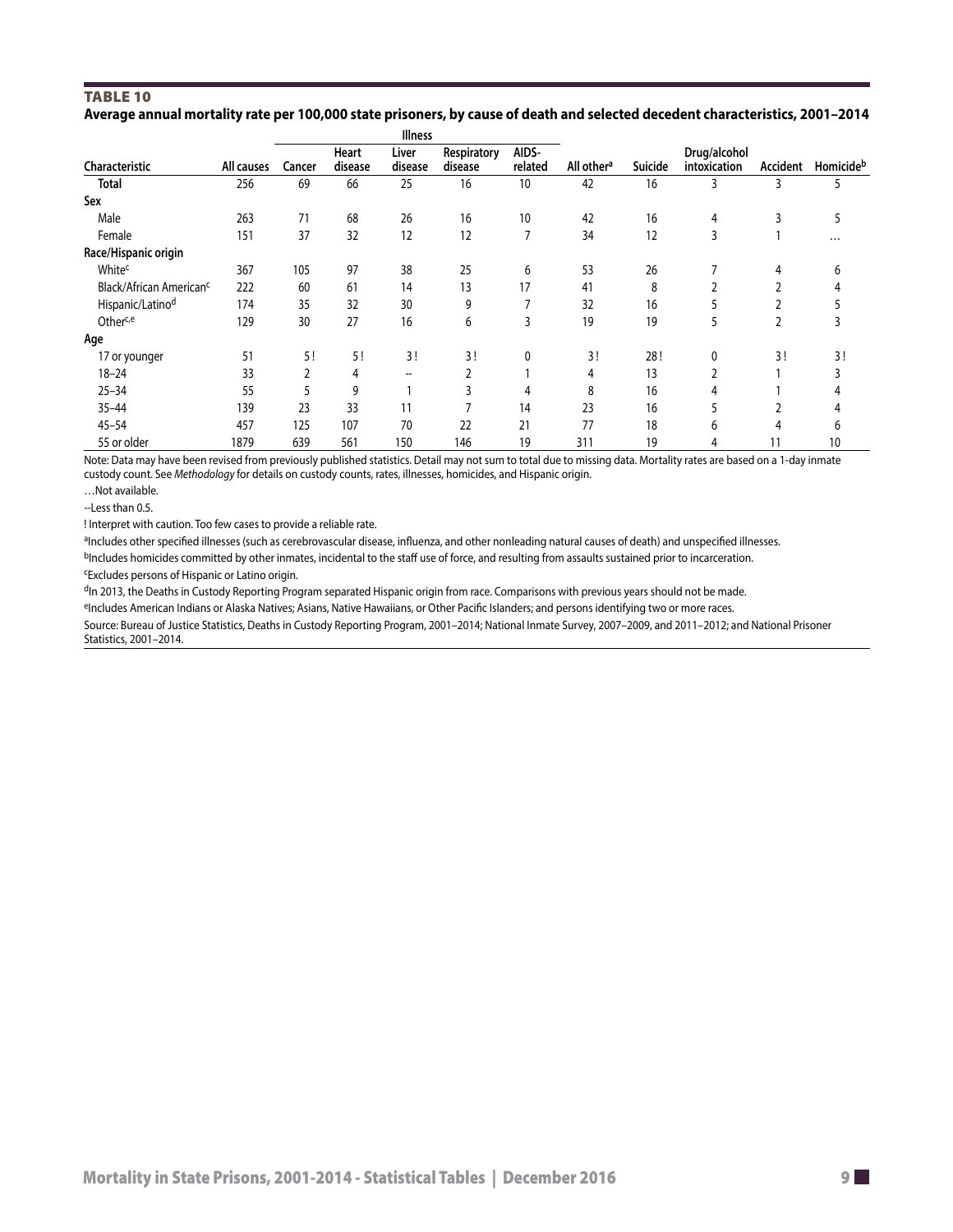<span id="page-9-0"></span>

| <b>TABLE 11</b><br>Number of state and federal prisoner deaths, by jurisdiction, 2001 and 2005-2014 |      |      |      |      |      |      |             |  |
|-----------------------------------------------------------------------------------------------------|------|------|------|------|------|------|-------------|--|
| Iurisdiction                                                                                        | 2001 | つののち | 2006 | 2007 | ንሰሰՋ | 7009 | <b>2010</b> |  |

| Jurisdiction              | 2001           | 2005                    | 2006         | 2007         | 2008        | 2009           | 2010           | 2011           | 2012           | 2013  | 2014  |
|---------------------------|----------------|-------------------------|--------------|--------------|-------------|----------------|----------------|----------------|----------------|-------|-------|
| Federal                   | 303            | 388                     | 328          | 368          | 399         | 376            | 387            | 387            | 350            | 400   | 444   |
| States <sup>a</sup>       | 2,869          | 3,168                   | 3,233        | 3,389        | 3,450       | 3,417          | 3,234          | 3,353          | 3,357          | 3,479 | 3,483 |
| Alabama                   | 87             | 66                      | 61           | 54           | 75          | 80             | 66             | 104            | 86             | 107   | 102   |
| Alaskab                   | 8              | 4                       | 6            | 10           | 14          | 7              | 13             | 12             | 11             | 8     | 12    |
| Arizona                   | 64             | 78                      | 72           | 61           | 77          | 85             | 85             | 86             | 87             | 95    | 99    |
| Arkansas                  | 42             | 38                      | 37           | 46           | 41          | 50             | 54             | 50             | 43             | 56    | 57    |
| California                | 287            | 366                     | 424          | 395          | 369         | 395            | 414            | 388            | 368            | 366   | 317   |
| Colorado                  | 42             | 54                      | 31           | 42           | 38          | 49             | 48             | 37             | 48             | 40    | 35    |
| Connecticutb              | 30             | 40                      | 25           | 27           | 32          | 29             | 21             | 19             | 24             | 20    | 24    |
| Delawareb                 | 16             | 19                      | 13           | 15           | 15          | 12             | 23             | 15             | 10             | 14    | 18    |
| Florida                   | 182            | 244                     | 261          | 249          | 291         | 278            | 275            | 297            | 324            | 305   | 346   |
| Georgia                   | 93             | 122                     | 103          | 143          | 128         | 125            | 112            | 123            | 103            | 122   | 120   |
| Hawaiib                   | $\overline{7}$ | 8                       | 5            | 13           | 14          | 11             | 12             | 6              | 12             | 14    | 8     |
| Idaho                     | 17             | 13                      | 18           | 14           | 18          | 13             | 13             | 13             | 9              | 10    | 23    |
| Illinois                  | 86             | 72                      | 94           |              | 71          | 75             | 94             | 97             | 85             | 78    | 88    |
| Indiana                   | 46             | 45                      | 70           | 104<br>54    | 70          | 91             | 69             | 74             | 59             | 66    | 70    |
|                           |                |                         |              |              |             |                |                |                |                |       |       |
| lowa                      | 9              | 19                      | 12           | 17           | 21          | 14             | 13             | 12             | $20\,$         | 16    | 15    |
| Kansas                    | 21             | 19                      | 16           | 20           | 24          | $20\,$         | 22             | 25             | 17             | 28    | 21    |
| Kentucky                  | 36             | 43                      | 46           | 46           | 68          | 57             | 42             | 60             | 55             | 40    | 44    |
| Louisiana                 | 71             | 89                      | 72           | 82           | 117         | 108            | 100            | 108            | 116            | 118   | 118   |
| Maine                     | 6              | 0                       | 6            | $\mathbf{1}$ | 2           | 4              | 3              | 5              | $\overline{2}$ | 3     | 7     |
| Maryland                  | 70             | 57                      | 61           | 57           | 69          | 56             | 40             | 41             | 46             | 58    | 43    |
| Massachusetts             | 29             | 37                      | 39           | 39           | 29          | 29             | 39             | 33             | 42             | 39    | 45    |
| Michigan                  | 114            | 140                     | 138          | 117          | 99          | 148            | 93             | 119            | 124            | 124   | 121   |
| Minnesota                 | 13             | 13                      | 9            | 13           | 17          | 12             | 16             | 19             | 14             | 20    | 14    |
| Mississippi               | 36             | 61                      | 58           | 77           | 54          | 52             | 52             | 47             | 41             | 68    | 50    |
| Missouri                  | 57             | 68                      | 66           | 78           | 87          | 81             | 88             | 74             | 71             | 92    | 97    |
| Montana                   | 6              | 12                      | 5            | 5            | 9           | 3              | 2              | 6              | 11             | 7     | 19    |
| Nebraska                  | $\overline{7}$ | 8                       | 8            | 12           | 6           | 11             | 12             | 17             | 11             | 16    | 13    |
| Nevada                    | 27             | 28                      | 23           | 39           | 35          | 35             | 41             | 34             | 37             | 35    | 44    |
| New Hampshire             | $\overline{2}$ | 8                       | 6            | 6            | 5           | 9              | 4              | 10             | 5              | 8     | 5     |
| New Jersey                | 69             | 60                      | 70           | 60           | 66          | 58             | 56             | 66             | 48             | 46    | 50    |
| New Mexico                | 11             | 18                      | 13           | 22           | 29          | 21             | 16             | 16             | 14             | 17    | 24    |
| New York                  | 175            | 170                     | 131          | 148          | 133         | 142            | 124            | 117            | 115            | 142   | 123   |
| North Carolina            | 66             | 69                      | 90           | 99           | 117         | 86             | 87             | 71             | 79             | 81    | 94    |
| North Dakota              | 3              | $\mathbf{1}$            | $\mathbf{1}$ | 0            | $\mathbf 0$ | 0              | 1              | $\overline{1}$ | 3              | 1     | 0     |
| Ohio                      | 115            | 121                     | 106          | 123          | 101         | 120            | 116            | 111            | 126            | 124   | 111   |
| Oklahoma                  | 51             | 74                      | 80           | 98           | 88          | 79             | 60             | 85             | 79             | 87    | 107   |
| Oregon                    | 24             | 37                      | 40           | 36           | 31          | 34             | 39             | 40             | 26             | 30    | 31    |
| Pennsylvania              | 122            | 149                     | 124          | 150          | 145         | 165            | 141            | 157            | 157            | 157   | 145   |
| Rhode Island <sup>b</sup> | 3              | $\overline{\mathbf{c}}$ | 8            | 9            | 6           | 7              | 7              | 10             | 6              | 4     | 7     |
| South Carolina            | 69             | 75                      | 65           | 72           | 83          | 49             | 70             | 55             | 58             | 66    | 66    |
| South Dakota              | 4              | 4                       | 4            | 8            | 6           | 4              | 8              | 11             | 9              | 6     | 7     |
| Tennessee                 | 51             | 76                      | 84           | 73           | 74          | 69             | 74             | 59             | 84             | 82    | 83    |
| Texas                     | 408            | 351                     | 443          | 435          | 469         | 426            | 375            | 417            | 462            | 438   | 409   |
| Utah                      | 5              | 8                       | 7            | 7            | 11          | 17             | 13             | 12             | 15             | 23    | 23    |
| Vermont <sup>b</sup>      | 3              | 6                       | 7            | 1            | 3           | 3              | 5              | 0              | $\overline{2}$ | 8     | 6     |
| Virginia                  | 71             | 84                      | 78           | 103          | 86          | 87             | 94             | 99             | 86             | 82    | 90    |
| Washington                | 29             | 45                      | 36           | 39           | 35          | 44             | 35             | 21             | 33             | 39    | 38    |
| West Virginia             | 17             | 10                      | 13           | 19           | 19          | 18             | 20             | 23             | 24             | 26    | 24    |
| Wisconsin                 | 48             | 29                      | 45           | 43           | 44          | 42             | 25             | 48             | 46             | 43    | 58    |
| Wyoming                   | 5              | 8                       | 3            | 8            | 9           | $\overline{7}$ | $\overline{2}$ | 3              | 4              | 4     | 12    |
|                           |                |                         |              |              |             |                |                |                |                |       |       |

Note: Data may have been revised from previously published statistics. Excludes executions; for execution data, see *Capital Punishment, 2013 - Statistical Tables* (NCJ 248448, BJS web, December 2014). For findings for data years 2002 through 2004, see the Deaths in Custody Reporting Program page on the BJS website. aIncludes nine prisoner deaths reported by the District of Columbia in 2001. As of December 30, 2001, sentenced felons from the District of Columbia were the responsibility of the Federal Bureau of Prisons.

bPrisons and jails form one integrated system. Data include total jail and prison population.

Source: Bureau of Justice Statistics, Deaths in Custody Reporting Program, 2001 and 2005–2014; National Prisoner Statistics, 2001 and 2005–2014; and Federal Bureau of Prisons, 2001 and 2005–2014.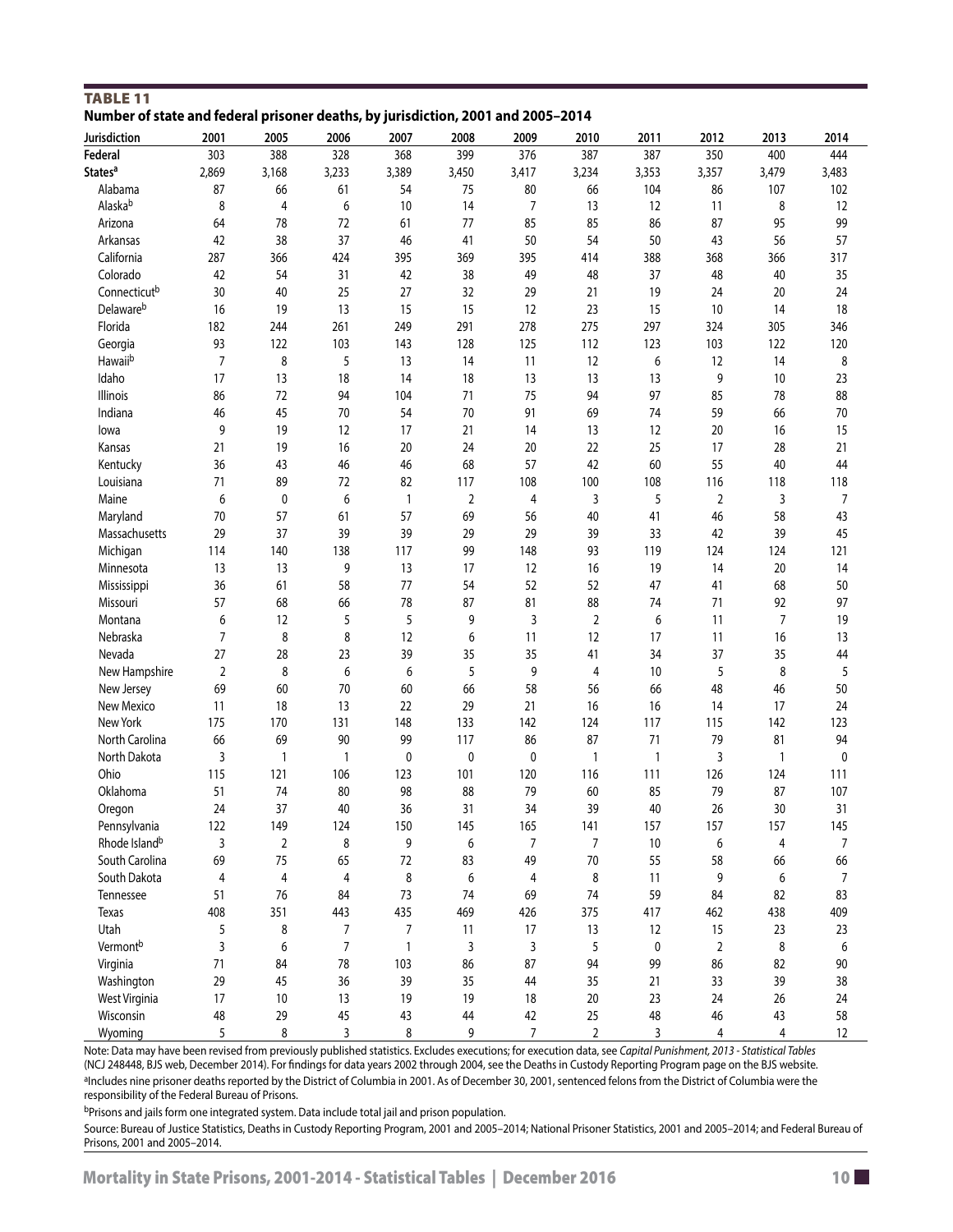| Mortality rate per 100,000 state and federal prisoners, by jurisdiction, 2001 and 2005–2014<br>Jurisdiction | 2001 | 2005      | 2006 | 2007      | 2008      | 2009      | 2010 | 2011      | 2012 | 2013 | 2014      |
|-------------------------------------------------------------------------------------------------------------|------|-----------|------|-----------|-----------|-----------|------|-----------|------|------|-----------|
| Federal                                                                                                     | 220  | 244       | 201  | 222       | 241       | 220       | 224  | 220       | 198  | 230  | 262       |
| <b>States<sup>a</sup></b>                                                                                   | 242  | 253       | 249  | 256       | 260       | 258       | 245  | 260       | 265  | 273  | 275       |
| Alabama                                                                                                     | 352  | 271       | 253  | 214       | 296       | 294       | 241  | 388       | 321  | 399  | 390       |
| Alaskab                                                                                                     | 175! | 83!       | 119! | 194!      | 280       | 128!      | 242  | 193       | 174! | 157! | 230       |
| Arizona                                                                                                     | 231  | 234       | 201  | 162       | 195       | 210       | 212  | 215       | 217  | 232  | 235       |
| Arkansas                                                                                                    | 366  | 305       | 288  | 347       | 312       | 375       | 380  | 355       | 306  | 392  | 374       |
| California                                                                                                  | 183  | 218       | 246  | 230       | 216       | 234       | 254  | 263       | 277  | 272  | 236       |
| Colorado                                                                                                    | 243  | 256       | 141  | 185       | 164       | 216       | 211  | 169       | 236  | 198  | 171       |
| Connecticutb                                                                                                | 171  | 223       |      | 139       |           | 153       |      | 106       | 140  | 115  | 143       |
|                                                                                                             |      |           | 132  |           | 161       |           | 113  |           |      |      |           |
| Delawareb                                                                                                   | 234  | 280       | 185  | 211       | 216       | 182       | 361  | 229       | 149! | 206  | 267       |
| Florida                                                                                                     | 251  | 282       | 289  | 262       | 291       | 274       | 269  | 294       | 325  | 302  | 343       |
| Georgia                                                                                                     | 202  | 250       | 195  | 264       | 243       | 233       | 212  | 233       | 187  | 227  | 228       |
| Hawaiib                                                                                                     | 137! | 139!      | 91!  | 238       | 257       | 227!      | 227  | 110!      | 227  | 271  | 148!      |
| Idaho                                                                                                       | 323  | 208       | 270  | 198       | 256       | 181       | 180  | 174       | 117! | 139! | 307       |
| Illinois                                                                                                    | 194  | 160       | 208  | 230       | 156       | 166       | 194  | 200       | 172  | 160  | 182       |
| Indiana                                                                                                     | 234  | 198       | 281  | 215       | 265       | 340       | 253  | 270       | 210  | 232  | 249       |
| lowa                                                                                                        | 113! | 217       | 136  | 196       | 241       | 157       | 137  | 132       | 229  | 184  | 170       |
| Kansas                                                                                                      | 245  | 209       | 181  | 229       | 281       | 231       | 243  | 268       | 179  | 291  | 218       |
| Kentucky                                                                                                    | 336  | 289       | 295  | 299       | 446       | 380       | 290  | 429       | 423  | 329  | 363       |
| Louisiana                                                                                                   | 361  | 459       | 346  | 401       | 561       | 543       | 526  | 573       | 624  | 628  | 631       |
| Maine                                                                                                       | 358! | $\pmb{0}$ | 288! | 47!       | 98!       | 193!      | 154! | 253!      | 101! | 145! | 318!      |
| Maryland                                                                                                    | 295  | 253       | 269  | 246       | 298       | 254       | 175  | 178       | 211  | 267  | 202       |
| Massachusetts                                                                                               | 284  | 358       | 362  | 352       | 260       | 260       | 349  | 288       | 377  | 367  | 431       |
| Michigan                                                                                                    | 233  | 283       | 268  | 233       | 203       | 325       | 211  | 277       | 284  | 284  | 279       |
| Minnesota                                                                                                   | 203  | 149       | 102! | 141       | 188       | 126       | 170  | 204       | 149  | 213  | 146       |
| Mississippi                                                                                                 | 238  | 379       | 354  | 441       | 302       | 302       | 316  | 305       | 260  | 436  | 383       |
| Missouri                                                                                                    | 199  | 224       | 219  | 262       | 289       | 265       | 288  | 239       | 228  | 292  | 304       |
| Montana                                                                                                     | 215! | 425       | 170! | 172!      | 309!      | 97!       | 64!  | 192!      | 355! | 224! | 609       |
| Nebraska                                                                                                    | 179! | 182!      | 182! | 273       | 134!      | 245!      | 260  | 365       | 233! | 319  | 249       |
| Nevada                                                                                                      | 274  | 240       | 180  | 293       | 272       | 278       | 336  | 280       | 294  | 274  | 347       |
| New Hampshire                                                                                               | 83!  | 330!      | 224! | 217!      | 175!      | 309!      | 153! | 413!      | 195! | 281! | 184!      |
| New Jersey                                                                                                  | 265  | 234       | 274  | 237       | 266       | 241       | 229  | 279       | 208  | 207  | 234       |
| New Mexico                                                                                                  | 194! | 274       | 196  | 342       | 459       | 319       | 240  | 239       | 211  | 251  | 345       |
| New York                                                                                                    | 259  | 270       | 206  | 236       | 221       | 243       | 220  | 212       | 213  | 266  | 235       |
| North Carolina                                                                                              | 205  | 188       | 239  | 259       | 293       | 214       | 215  | 179       | 211  | 218  | 252       |
| North Dakota                                                                                                | 276! | 76!       | 75!  | $\pmb{0}$ | $\pmb{0}$ | $\pmb{0}$ | 71!  | 72!       | 212! | 64!  | $\pmb{0}$ |
| Ohio                                                                                                        | 256  | 268       | 219  | 247       | 198       | 236       | 224  | 218       | 248  | 240  | 215       |
| Oklahoma                                                                                                    | 235  | 323       | 350  | 412       | 372       | 328       | 248  | 358       | 324  | 343  | 404       |
| Oregon                                                                                                      | 219  | 287       | 303  | 269       | 229       | 248       | 281  | 291       | 184  | 205  | 214       |
| Pennsylvania                                                                                                | 324  | 355       | 282  | 329       | 298       | 327       | 293  | 316       | 313  | 314  | 295       |
| Rhode Island <sup>b</sup>                                                                                   | 89!  | 59!       | 215! | 240!      | 160!      | 205 !     | 222! | 330!      | 197! | 126! | 223!      |
| South Carolina                                                                                              | 318  | 334       | 283  | 305       | 350       | 207       | 304  | 246       | 265  | 306  | 315       |
| South Dakota                                                                                                | 143! | 120!      | 121! | 244!      | 179!      | 118!      | 236! | 309!      | 250! | 166! | 200!      |
| Tennessee                                                                                                   | 292  | 394       | 435  | 379       | 382       | 346       | 369  | 298       | 424  | 395  | 399       |
| Texas                                                                                                       | 275  | 223       | 279  | 274       | 295       | 269       | 234  | 261       | 298  | 282  | 265       |
| Utah                                                                                                        | 121! | 158!      | 139! | 136!      | 214!      | 324       | 239  | 227       | 283  | 427  | 433       |
| Vermont <sup>b</sup>                                                                                        | 214! | 289!      | 316! | 47!       | 142!      | 135!      | 241! | $\pmb{0}$ | 98!  | 385! | 303!      |
| Virginia                                                                                                    | 226  | 273       | 253  | 312       | 264       | 281       | 295  | 324       | 289  | 273  | 300       |
| Washington                                                                                                  | 190  | 268       | 214  | 231       | 204       | 255       | 206  | 123       | 195  | 220  | 221       |
| West Virginia                                                                                               | 500  | 248!      | 298  | 387       | 388       | 356       | 394  | 447       | 450  | 456  | 409       |
| Wisconsin                                                                                                   | 231  | 132       | 199  | 188       | 197       | 189       | 113  | 214       | 205  | 192  | 257       |
| Wyoming                                                                                                     | 336! | 382!      | 147! | 415!      | 528!      | 402!      | 96!  | 139!      | 183! | 175! | 507!      |

<span id="page-10-0"></span>TABLE 12 **Mortality rate per 100,000 state and federal prisoners, by jurisdiction, 2001 and 2005–2014**

Note: Data may have been revised from previously published statistics. Mortality rates are based on a 1-day inmate custody count. See *Methodology* for details. Mortality rates are not directly comparable between states because rates are not adjusted. Excludes executions; for execution data, see *Capital Punishment, 2013 - Statistical Tables* (NCJ 248448, BJS web, December 2014). For findings for data years 2002 through 2004, see the Deaths in Custody Reporting Program page on the BJS website.

! Interpret with caution. Too few cases to provide a reliable rate.

aIncludes nine prisoner deaths reported by the District of Columbia in 2001. As of December 31, 2001, sentenced felons from the District of Columbia were the responsibility of the Federal Bureau of Prisons.

bPrisons and jails form one integrated system. Data include total jail and prison population.

Source: Bureau of Justice Statistics, Deaths in Custody Reporting Program, 2001 and 2005–2014; National Prisoner Statistics, 2001 and 2005–2014; and Federal Bureau of Prisons, 2001 and 2005–2014.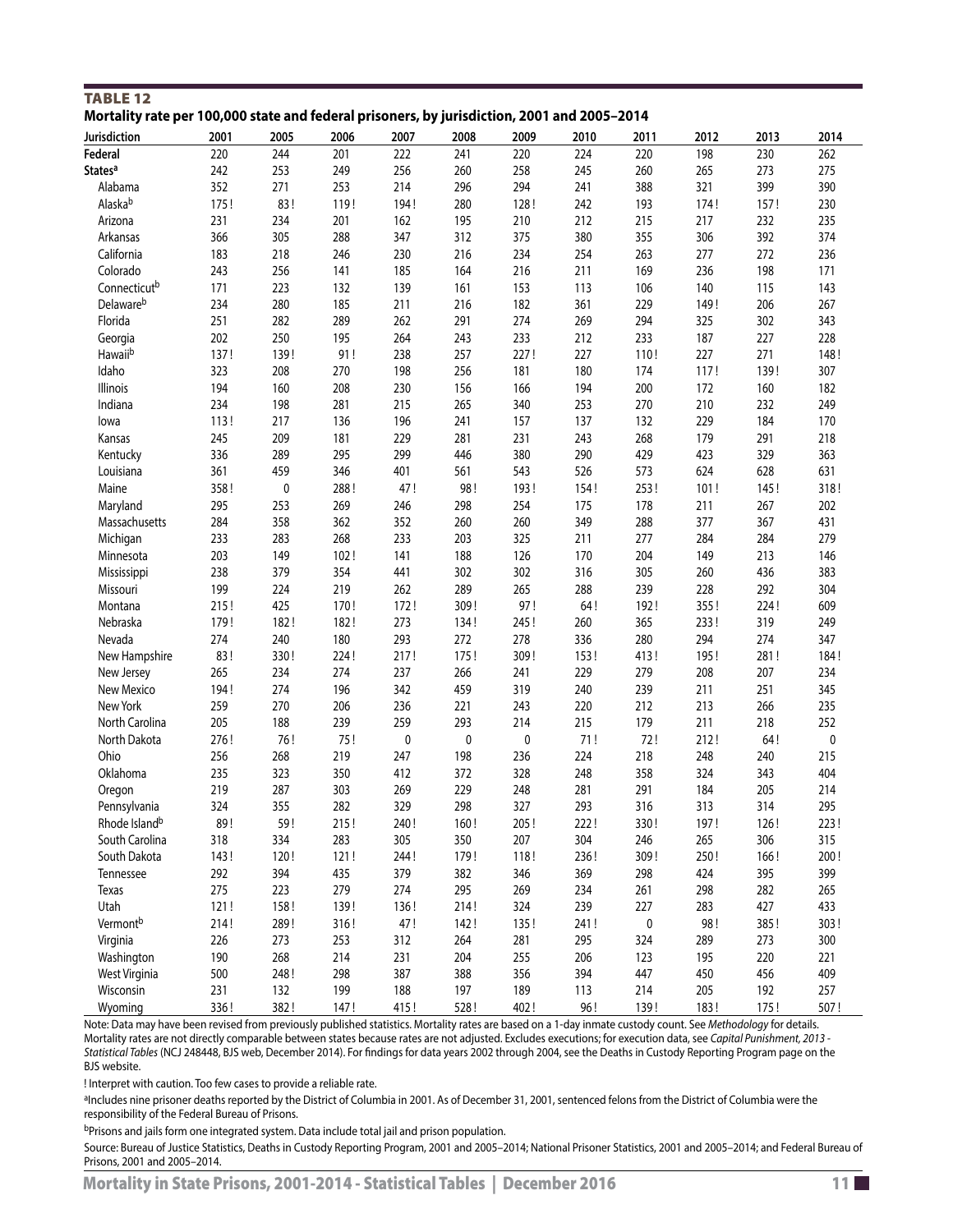# <span id="page-11-0"></span>Table 13 **Number of state and federal prisoner deaths, by cause and jurisdiction, 2001–2014**

|                           |            |          |                  |                  | <b>Illness</b>         |                  |                                     |                |                              |                |                |
|---------------------------|------------|----------|------------------|------------------|------------------------|------------------|-------------------------------------|----------------|------------------------------|----------------|----------------|
| Jurisdiction              | All causes | Cancer   | Heart<br>disease | Liver<br>disease | Respiratory<br>disease | AIDS-<br>related | All other<br>illnesses <sup>a</sup> | Suicide        | Drug/alcohol<br>intoxication | Accident       | Homicideb      |
| Federal                   | 5,145      | $\cdots$ |                  |                  | $\cdots$               | 159              | 4,543                               | 222            | $\cdots$                     | 51             | 130            |
| <b>States<sup>c</sup></b> | 45,426     | 12,269   | 11,685           | 4,378            | 2,853                  | 1,797            | 7,425                               | 2,826          | 595                          | 450            | 845            |
| Alabama                   | 1112       | 306      | 269              | 111              | 71                     | 36               | 219                                 | 20             | 3                            | 13             | 21             |
| Alaska <sup>d</sup>       | 129        | 22       | 27               | 16               | 2                      | 1                | 19                                  | 22             | 8                            | 8              | 3              |
| Arizona                   | 1109       | 289      | 257              | 148              | 65                     | 31               | 149                                 | 88             | 39                           | 6              | 32             |
| Arkansas                  | 618        | 169      | 211              | 52               | 33                     | 24               | 71                                  | 32             | $\mathbf{1}$                 | 10             | 11             |
| California                | 5,102      | 1,217    | 864              | 555              | 374                    | 115              | 1,070                               | 448            | 192                          | 41             | 191            |
| Colorado                  | 601        | 122      | 114              | 110              | 43                     | $\mathbf{1}$     | 104                                 | 53             | 21                           | 13             | 20             |
| Connecticut <sup>d</sup>  | 390        | 52       | 92               | 62               | 22                     | 11               | 79                                  | 60             | 2                            | 6              | 4              |
| Delaware <sup>d</sup>     | 210        | 49       | 49               | 21               | 11                     | 19               | 28                                  | 25             | 4                            | 0              | $\overline{2}$ |
| Florida                   | 3,667      | 1118     | 774              | 304              | 240                    | 283              | 707                                 | 101            | 13                           | 37             | 76             |
| Georgia                   | 1,611      | 426      | 541              | 99               | 117                    | 77               | 197                                 | 71             | $\mathbf{1}$                 | 13             | 53             |
| Hawaiid                   | 138        | 38       | 24               | 17               | 6                      | 4                | 19                                  | 22             | 3                            | $\mathbf{1}$   | 4              |
| Idaho                     | 193        | 50       | 53               | 17               | 10                     | $\overline{2}$   | 25                                  | 26             | 2                            | 4              | $\overline{2}$ |
| Illinois                  | 1,191      | 366      | 335              | 62               | 62                     | 63               | 162                                 | 102            | 9                            | 12             | 15             |
| Indiana                   | 873        | 226      | 235              | 77               | 58                     | 19               | 133                                 | 57             | 28                           | 13             | 23             |
| lowa                      | 207        | 71       | 43               | 11               | 19                     | 5                | 27                                  | 25             | $\mathbf{1}$                 | $\mathbf{1}$   | $\mathbf{1}$   |
| Kansas                    | 317        | 101      | 80               | 36               | 17                     | $\mathbf{1}$     | 51                                  | 18             | $\overline{2}$               | 7              | 3              |
| Kentucky                  | 664        | 204      | 209              | 53               | 34                     | 25               | 112                                 | 17             | 2                            | 4              | $\overline{2}$ |
| Louisiana                 | 1,306      | 431      | 373              | 110              | 55                     | 98               | 175                                 | 26             | 2                            | 10             | 5              |
| Maine                     | 52         | 14       | 14               | 5                | 4                      | $\mathbf{1}$     | 6                                   | 3              | $\mathbf{1}$                 | 0              | 4              |
| Maryland                  | 813        | 173      | 188              | 66               | 32                     | 101              | 92                                  | 64             | 48                           | 6              | 37             |
| Massachusetts             | 471        | 119      | 123              | 50               | 26                     | 10               | 70                                  | 47             | 10                           | 8              | 3              |
| Michigan                  | 1,706      | 571      | 537              | 147              | 85                     | 39               | 158                                 | 108            | 17                           | 23             | 16             |
| Minnesota                 | 194        | 56       | 37               | 29               | 8                      | $\mathbf{1}$     | 36                                  | 22             | 3                            | 1              | 1              |
| Mississippi               | 726        | 192      | 285              | 39               | 37                     | 23               | 93                                  | 30             | 3                            | 9              | 13             |
| Missouri                  | 1,065      | 311      | 295              | 123              | 59                     | 22               | 172                                 | 52             | 6                            | 5              | 18             |
| Montana                   | 114        | 31       | 20               | 17               | 7                      | 0                | 19                                  | 14             | 3                            | 1              | 2              |
| Nebraska                  | 134        | 30       | 33               | 20               | 7                      | 3                | 15                                  | 13             | 4                            | $\overline{2}$ | 1              |
| Nevada                    | 418        | 89       | 106              | 32               | 14                     | 9                | 117                                 | 28             | 3                            | $\sqrt{2}$     | 7              |
| New Hampshire             | 89         | 35       | 18               | 10               | 3                      | $\overline{2}$   | 6                                   | 11             | 4                            | 0              | $\pmb{0}$      |
| New Jersey                | 807        | 194      | 238              | 54               | 48                     | 83               | 113                                 | 46             | 9                            | 7              | 10             |
| New Mexico                | 243        | 62       | 45               | 48               | 16                     | 3                | 31                                  | 21             | 6                            | $\mathbf{1}$   | 10             |
| New York                  | 2,052      | 566      | 533              | 179              | 92                     | 213              | 200                                 | 178            | 26                           | 24             | 20             |
| North Carolina            | 1164       | 387      | 298              | 100              | 78                     | 62               | 165                                 | 37             | 4                            | 18             | 13             |
| North Dakota              | 14         | 3        | 4                | 2                | 0                      | 0                | 3                                   | $\mathbf{1}$   | $\mathbf{1}$                 | 0              | $\pmb{0}$      |
| Ohio                      | 1,602      | 529      | 451              | 94               | 125                    | 31               | 237                                 | 89             | 10                           | 7              | 25             |
| Oklahoma                  | 1071       | 264      | 275              | 123              | 66                     | 27               | 148                                 | 62             | 21                           | 25             | 43             |
| Oregon                    | 460        | 136      | 98               | 77               | 18                     | 5                | 65                                  | 30             | 11                           | $\overline{7}$ | 8              |
| Pennsylvania              | 2,035      | 563      | 575              | 208              | 121                    | 34               | 399                                 | 103            | 6                            | 10             | 14             |
| Rhode Island <sup>d</sup> | 90         | 18       | 23               | 1                | 2                      | 4                | 8                                   | 21             | 5                            | 3              | $\mathbf{1}$   |
| South Carolina            | 885        | 191      | 337              | 54               | 46                     | 34               | 154                                 | 40             | 1                            | 3              | 24             |
| South Dakota              | 98         | 17       | 29               | 16               | $\overline{7}$         | $\mathbf{1}$     | 8                                   | 13             | $\mathbf{1}$                 | 3              | 3              |
| Tennessee                 | 1034       | 262      | 303              | 118              | 56                     | 37               | 157                                 | 42             | 18                           | 10             | 25             |
| Texas                     | 5,804      | 1331     | 1,494            | 629              | 481                    | 154              | 1,214                               | 357            | 17                           | 52             | 56             |
| Utah                      | 171        | 34       | 40               | 14               | 6                      | 0                | 32                                  | 31             | 3                            | 3              | 4              |
| Vermont <sup>d</sup>      | 52         | 11       | 11               | 9                | $\mathbf{1}$           | 3                | $\overline{7}$                      | $\overline{7}$ | 3                            | 0              | 0              |
| Virginia                  | 1,204      | 405      | 329              | 121              | 65                     | 52               | 156                                 | 42             | 3                            | 4              | 10             |
| Washington                | 491        | 142      | 114              | 61               | 34                     | 9                | 78                                  | 31             | 3                            | 9              | 7              |
| West Virginia             | 249        | 72       | 94               | 18               | 12                     | 6                | 37                                  | 5              | $\mathbf{1}$                 | 2              | 2              |
| Wisconsin                 | 599        | 192      | 162              | 42               | 51                     | 11               | 69                                  | 60             | 7                            | 5              | 0              |
| Wyoming                   | $72\,$     | 12       | 24               | 10               | 6                      | $\mathbf{1}$     | 11                                  | 5              | $\overline{2}$               | $\mathbf{1}$   | 0              |
|                           |            |          |                  |                  |                        |                  |                                     |                |                              |                |                |

Note: Data may have been revised from previously published statistics. Detail may not sum to total due to missing data. Excludes executions; for execution data, see *Capital Punishment, 2013 - Statistical Tables* (NCJ 248448, BJS web, December 2014). See *Methodology* for details on illnesses and homicides.

…Not available.

aIncludes other specified illnesses, such as cerebrovascular disease, influenza, and other nonleading natural causes and unspecified illness among state prisoners. Includes natural and illness-related deaths that the Bureau of Prisons could not provide details on federal prisoners.

bIncludes homicides committed by other inmates, incidental to the staff use of force, and resulting from assaults sustained prior to incarceration.

cIncludes nine prisoner deaths reported by the District of Columbia in 2001. As of December 30, 2001, sentenced felons from the District of Columbia were the responsibility of the Federal Bureau of Prisons.

dPrisons and jails form one integrated system. Data include total jail and prison population.

Source: Bureau of Justice Statistics, Deaths in Custody Reporting Program, 2001–2014; National Prisoner Statistics, 2001–2006; and Federal Bureau of Prisons, 2007–2014.

Mortality in State Prisons, 2001-2014 - Statistical Tables | December 2016 **12 12 12 12 12 12**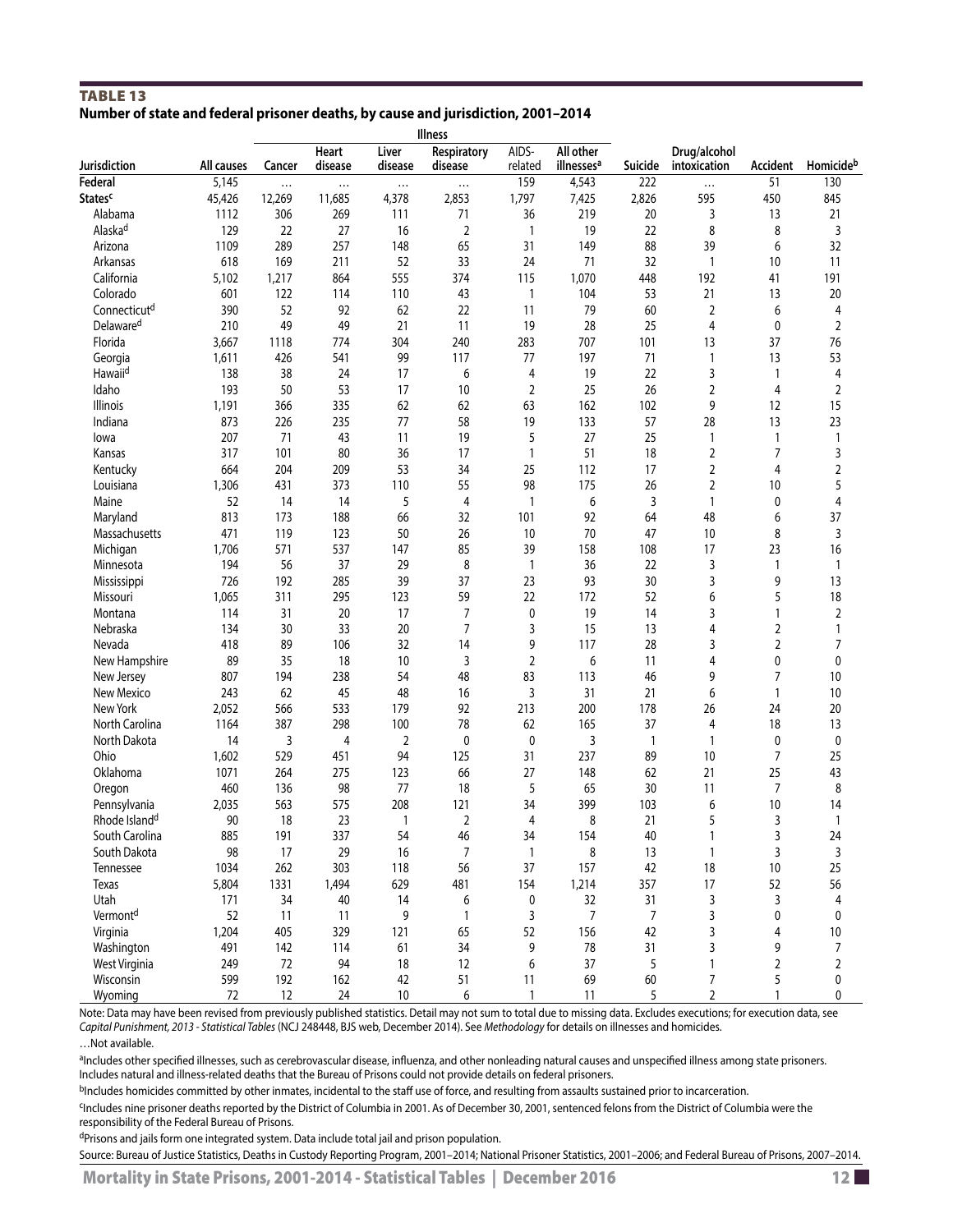#### <span id="page-12-0"></span>**TABLE 14 Average annual mortality rate per 100,000 state and federal prisoners, by cause of death and jurisdiction, 2001–2014**

| <b>Illness</b>            |            |          |                  |          |                                |                  |                                     |         |                              |          |                      |
|---------------------------|------------|----------|------------------|----------|--------------------------------|------------------|-------------------------------------|---------|------------------------------|----------|----------------------|
| Jurisdiction              | All causes | Cancer   | Heart<br>disease | Liver    | Respiratory<br>disease disease | AIDS-<br>related | All other<br>illnesses <sup>a</sup> | Suicide | Drug/alcohol<br>intoxication | Accident | Homicideb            |
| Federal                   | 225        | $\cdots$ |                  | $\cdots$ |                                | 7                | 199                                 | 10      |                              | 2        | 6                    |
| <b>States<sup>c</sup></b> | 255        | 69       | 66               | 25       | 16                             | 10               | 42                                  | 16      | 3                            | 3        | 5                    |
| Alabama                   | 306        | 84       | 74               | 31       | 20                             | 10               | 60                                  | 6       | 1!                           | 4        | 6                    |
| Alaska <sup>d</sup>       | 180        | 31       | 38               | 22       | 3!                             | 1!               | 27                                  | 31      | 11!                          | 11!      | 4!                   |
| Arizona                   | 217        | 57       | 50               | 29       | 13                             | 6                | 29                                  | 17      | 8                            | 1!       | 6                    |
| Arkansas                  | 334        | 91       | 114              | 28       | 18                             | 13               | 38                                  | 17      | 1!                           | 5!       | 6!                   |
| California                | 231        | 55       | 39               | 25       | 17                             | 5                | 48                                  | 20      | 9                            | 2        | 9                    |
| Colorado                  | 206        | 42       | 39               | 38       | 15                             | -- !             | 36                                  | 18      | 7                            | 4        | 7                    |
| Connecticut <sup>d</sup>  | 153        | 20       | 36               | 24       | 9                              | 4                | 31                                  | 24      | 1!                           | 2!       | 2!                   |
| Delaware <sup>d</sup>     | 222        | 52       | 52               | 22       | 12!                            | 20!              | 30                                  | 26      | 4!                           | 0        | 2!                   |
| Florida                   | 285        | 87       | 60               | 24       | 19                             | 22               | 55                                  | 8       | $\mathbf{1}$                 | 3        | 6                    |
| Georgia                   | 223        | 59       | 75               | 14       | 16                             | 11               | 27                                  | 10      | — !                          | 2        | 7                    |
| Hawaiid                   | 184        | 51       | 32               | 23       | 8!                             | 5!               | 25                                  | 29      | 4!                           | 1!       | 5!                   |
| Idaho                     | 207        | 54       | 57               | 18       | 11!                            | 2!               | 27                                  | 28      | 2!                           | 4!       | 2!                   |
| <b>Illinois</b>           | 185        | 57       | 52               | 10       | 10                             | 10               | 25                                  | 16      | 1!                           | 2!       | 2                    |
| Indiana                   | 250        | 65       | 67               | 22       | 17                             | 5                | 38                                  | 16      | 8                            | 4        | $\overline{7}$       |
| lowa                      | 169        | 58       | 35               | 9!       | 16                             | 4                | 22                                  | 20      | 1!                           | 1!       | 1!                   |
| Kansas                    | 250        | 80       | 63               | 28       | 13                             | $\overline{1}$   | 40                                  | 14      | 2!                           | 6!       | 2!                   |
| Kentucky                  | 351        | 108      | 110              | 28       | 18                             | 13               | 59                                  | 9       | 1!                           | 2!       | 1!                   |
| Louisiana                 | 477        | 157      | 136              | 40       | 20                             | 36               | 64                                  | 9       | 1!                           | 4!       | 2!                   |
| Maine                     | 186        | 50       | 50               | 18!      | 14!                            | 4!               | 21!                                 | 11!     | 4!                           | 0        | 14!                  |
| Maryland                  | 255        | 54       | 59               | 21       | 10                             | 32               | 29                                  | 20      | 15                           | 2!       | 12                   |
|                           | 316        | 80       | 83               | 34       | 17                             | 7                | 47                                  | 32      |                              | 5!       |                      |
| Massachusetts             | 258        | 86       | 81               | 22       | 13                             | 6                | 24                                  | 16      | 7!<br>3                      | 3        | 2!<br>$\overline{2}$ |
| Michigan                  | 160        |          | 31               | 24       | 7!                             |                  |                                     | 18      |                              | 1!       | 1!                   |
| Minnesota                 |            | 46       |                  |          |                                | 1!               | 30                                  |         | 2!                           |          |                      |
| Mississippi               | 324        | 86       | 127              | 17       | 17                             | 10               | 42                                  | 13      | 1!                           | 4!       | 6                    |
| Missouri                  | 250        | 73       | 69               | 29       | 14                             | 5                | 40                                  | 12      | 1!                           | 1!       | 4                    |
| Montana                   | 273        | 74       | 48               | 41       | 17!                            | 0                | 46                                  | 34      | 7!                           | 2!       | 5!                   |
| Nebraska                  | 214        | 48       | 53               | 32       | 11!                            | 5!               | 24                                  | 21      | 6!                           | 3!       | 2!                   |
| Nevada                    | 250        | 53       | 63               | 19       | 8                              | 5                | 70                                  | 17      | 2!                           | 1!       | 4!                   |
| New Hampshire             | 243        | 96       | 49               | 27!      | 8!                             | 5!               | 16!                                 | 30!     | 11!                          | 0        | 0                    |
| New Jersey                | 235        | 56       | 69               | 16       | 14                             | 24               | 33                                  | 13      | 3!                           | 2!       | 3!                   |
| New Mexico                | 268        | 68       | 50               | 53       | 18                             | 3                | 34                                  | 23      | 7!                           | 1!       | 11!                  |
| New York                  | 243        | 67       | 63               | 21       | 11                             | 25               | 24                                  | 21      | 3                            | 3        | 2                    |
| North Carolina            | 224        | 75       | 57               | 19       | 15                             | 12               | 32                                  | 7       | 1!                           | 3        | 3                    |
| North Dakota              | 75         | 16!      | 21!              | 11!      | 0                              | $\mathbf 0$      | 16!                                 | 5!      | 5!                           | 0        | 0                    |
| Ohio                      | 235        | 78       | 66               | 14       | 18                             | 5                | 35                                  | 13      | 1!                           | 1!       | 4                    |
| Oklahoma                  | 324        | 80       | 83               | 37       | 20                             | 8                | 45                                  | 19      | 6                            | 8        | 13                   |
| Oregon                    | 249        | 74       | 53               | 42       | 10                             | 3                | 35                                  | 16      | 6!                           | 4!       | 4!                   |
| Pennsylvania              | 320        | 88       | 90               | 33       | 19                             | 5                | 63                                  | 16      | 1!                           | 2!       | 2                    |
| Rhode Island <sup>d</sup> | 191        | 38       | 49               | 2!       | 4!                             | 8!               | 17!                                 | 45      | 11!                          | 6!       | 2!                   |
| South Carolina            | 280        | 60       | 107              | 17       | 15                             | 11               | 49                                  | 13      | — !                          | 1!       | 8                    |
| South Dakota              | 212        | 37       | 63               | 35       | 15!                            | 2!               | 17!                                 | 28      | 2!                           | 6!       | 6!                   |
| Tennessee                 | 379        | 96       | 111              | 43       | 21                             | 14               | 58                                  | 15      | 7                            | 4!       | 9                    |
| Texas                     | 265        | 61       | 68               | 29       | 22                             | 7                | 55                                  | 16      | $\mathbf{1}$                 | 2        | 3                    |
| Utah                      | 244        | 48       | 57               | 20       | 9!                             | 0                | 46                                  | 44      | 4!                           | 4!       | 6!                   |
| Vermont <sup>d</sup>      | 191        | 40!      | 40!              | 33!      | 4!                             | 11!              | 26!                                 | 26!     | 11!                          | 0        | 0                    |
| Virginia                  | 277        | 93       | 76               | 28       | 15                             | 12               | 36                                  | 10      | 1!                           | 1!       | 2!                   |
| Washington                | 209        | 60       | 48               | 26       | 14                             | 4                | 33                                  | 13      | 1!                           | 4!       | 3!                   |
| West Virginia             | 382        | 111      | 144              | 28       | 18                             | 9!               | 57                                  | 8!      | 2!                           | 3!       | 3!                   |
| Wisconsin                 | 193        | 62       | 52               | 14       | 16                             | 4                | 22                                  | 19      | 2!                           | 2!       | 0                    |
| Wyoming                   | 265        | 44 !     | 88               | 37!      | 22!                            | 4!               | 41!                                 | 18!     | 7!                           | 4!       | 0                    |

Note: Data may have been revised from previously published statistics. Mortality rates are based on a 1-day inmate custody count. See *Methodology* for details. Mortality rates presented are not adjusted. Detail may not sum to total due to missing data. Excludes executions; for execution data, see *Capital Punishment, 2013 - Statistical Tables* (NCJ 248448, BJS web, December 2014). See *Methodology* for details on rates, illnesses, and homicides.

--Less than 0.5.

…Not available.

! Interpret with caution. Too few cases to provide a reliable rate.

aIncludes other specified illnesses, such as cerebrovascular disease, influenza, and other nonleading natural causes and unspecified illness among state prisoners. Includes natural and illness related deaths that the Bureau of Prisons could not provide details on federal prisoners.

bIncludes homicides committed by other inmates, incidental to the staff use of force, and resulting from assaults sustained prior to incarceration.

cIncludes nine prisoner deaths reported by the District of Columbia in 2001. As of December 30, 2001, sentenced felons from the District of Columbia were the responsibility of the Federal Bureau of Prisons.

dPrisons and jails form one integrated system. Data include total jail and prison population.

Source: Bureau of Justice Statistics, Deaths in Custody Reporting Program, 2001–2014; National Prisoner Statistics, 2001–2014; and Federal Bureau of Prisons, 2001–2014.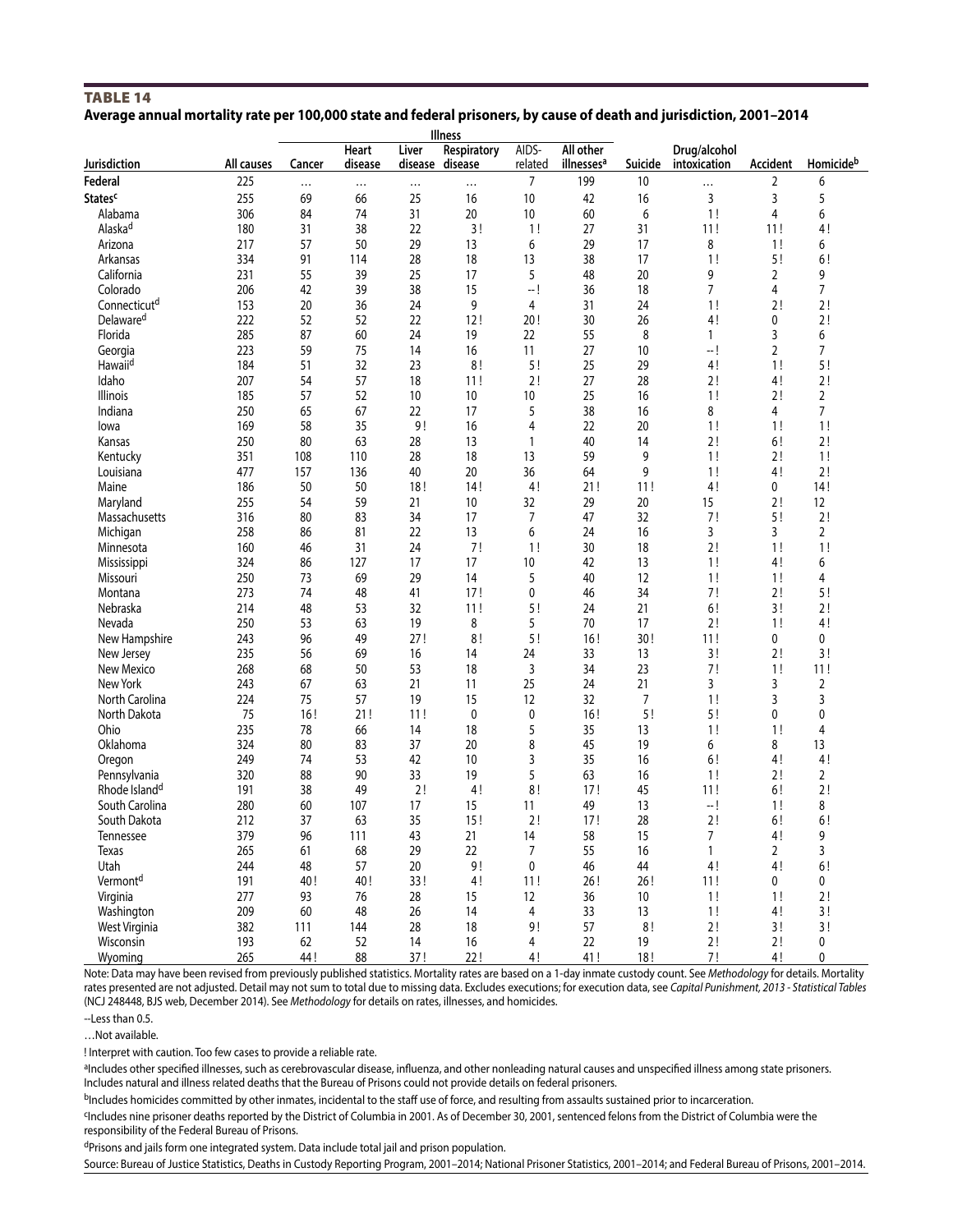# <span id="page-13-0"></span>**Preliminary count of state prisoner deaths, 2015**

As of October 2016, data for collection year 2015 is being processed and finalized. The response rate for collection year 2015 was 97% as of July 2016, with 49 of 50 states submitting 3,290 state prisoner death records **(table 15)**. Finalization of the data files, which includes data cleaning and processing cause of death information, will continue into 2017. Full details on mortality of state prisoners in 2015 will be published in 2017.

# Table 15

# **Preliminary count of the number of deaths in state prisons, 2015**

| <b>Cause of death</b> | Number | Percent* |
|-----------------------|--------|----------|
| Total                 | 3,260  | 100%     |
| <b>Illness</b>        | 2,680  | 82.2     |
| AIDS-related          | 36     | 1.1      |
| Accident              | 93     | 2.9      |
| Suicide               | 172    | 5.3      |
| Homicide              | 70     | 2.1      |
| Other cause           | 18     | 0.6      |
| Missing               | 191    | 5.9      |

Note: Represents a 97% response rate. As of July 2016, 49 of the 50 state departments of corrections had reported to the Deaths in Custody Reporting Program.

\*Calculated on the total number of records reported.

Source: The Bureau of Justice Statistics, Deaths in Custody Reporting Program, 2015.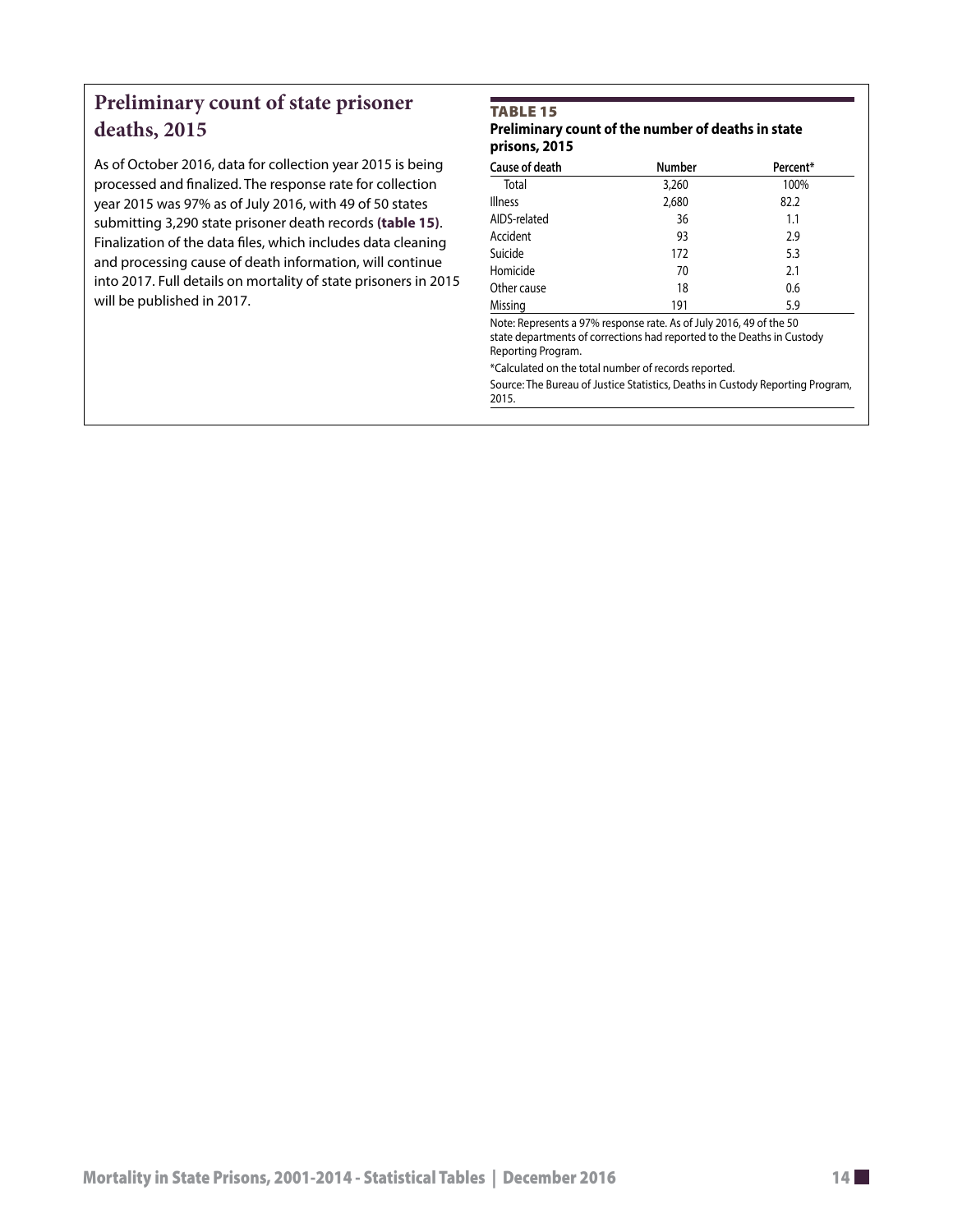# Methodology

# **Data collection coverage**

The Deaths in Custody Reporting Program (DCRP) is an annual Bureau of Justice Statistics (BJS) data collection that obtains national, state, and incident-level data on persons who died while in the physical custody of the 50 state departments of corrections or the approximately 2,800 local adult jail jurisdictions nationwide. This methodology pertains to the prison portion of the DCRP collection only. See *Mortality in Local Jails, 2000–2014 - Statistical Tables* (NCJ 250169, BJS web, December 2016) for data and the methodology on deaths occurring in local jails.

The DCRP began in 2000 in response to the Death in Custody Reporting Act of 2000 (P.L. 106-297) and is the only national statistical collection that obtains comprehensive information about deaths in adult correctional facilities. Starting in 2001 and annually thereafter, BJS has collected DCRP data directly from state prison systems, maintaining a 100% response rate. BJS uses this data to track national trends in the number and cause (or manner) of death occurring in state prisons.

Mortality data measured by the DCRP include the location and type of facility where the inmate died, decedent characteristics (such as age, sex, race or Hispanic origin), date of admission, conviction status, and admission offense. The DCRP also collects data about circumstances surrounding the death, including the cause, time, and location where the death occurred, and information on whether an autopsy was conducted and the availability of autopsy results to the respondent. Data on executions are excluded from this report but are accessible on the BJS website (see *Capital Punishment in the United States, 2013,* NCJ 248448, BJS web, December 2014). Statistics presented in this report are current as of September 26, 2016. For more information on mortality in correctional settings, see *Assessing Inmate Cause of Death: Deaths in Custody Reporting Program and National Death Index* (NCJ 249568, BJS web, April 2016), *Mortality in Local Jails, 2000–2007* (NCJ 222988, BJS web, July 2010); *Medical Causes of Death in State Prisons, 2001–2004* (NCJ 216340, BJS web, January 2007); and *Suicide and Homicide in State Prisons and Local Jails* (NCJ 210036, BJS web, August 2005).

The DCRP state prison data collection instruments are administered annually to state departments of corrections. Respondents provide an aggregate count of the number of deaths that occurred during the referenced calendar year (NPS-4), as well as individual death forms (NPS-4A). The prison survey instruments are available on the BJS website at www.bjs.gov. State prison respondents can submit individual records on decedents at any time during a collection cycle through a BJS web-based collection system.

# **Determining eligibility for reporting to the DCRP**

In the DCRP, custody refers to the physical holding of an inmate in a facility or to the period during which a correctional authority maintains a chain of custody over an inmate. A death that occurs when an inmate is not in the custody of a correctional authority is considered beyond the scope of the DCRP. Out-of-scope deaths include inmates on escape status or under the supervision of community corrections, such as on probation, parole, or home-electronic monitoring. For state prisons responding to the survey, inmates in physical custody include those held in any private prison facility under contract to the responding state's department of corrections or in any of their state-operated facilities, including halfway houses, prison camps or farms, training or treatment centers, and prison hospitals.

BJS instructs state prison officials to exclude deaths of inmates who were transferred to local jails while still serving a prison term because the DCRP obtains information about such deaths through the jail reports.

# **Identifying and excluding duplicate records**

Duplicate and out-of-scope records are excluded from the analysis. Duplicate death records may occur in the DCRP due to overlapping correctional populations and overlapping duties within correctional facilities. For example, a state prison system may report the death of an inmate who was transferred to a local jail while serving a prison sentence. The death is considered part of the count of the correctional facility that had custody of the inmate at the time of death (in this case, the jail), and the duplicate record (in this case, from the prison facility) is deleted.

To identify duplicate death records, BJS reconciles the aggregate summary counts of deaths occurring during a calendar year with the number of individual death records obtained from a reporting prison system. When discrepancies are identified, BJS contacts reporting prison systems for clarification.

# **Cause-of-death information**

DCRP respondents are instructed to report death information as determined by autopsy or other official medical death investigation. For this collection, intoxication deaths, accidents, suicides, and homicides are considered discrete causes of death. Although there is a distinction between manner and cause of death from a medico-legal standpoint, no such distinction is made in the DCRP. When reporting a death due to illness, accident, suicide, intoxication, or homicide, BJS requests that respondents describe the events surrounding these deaths.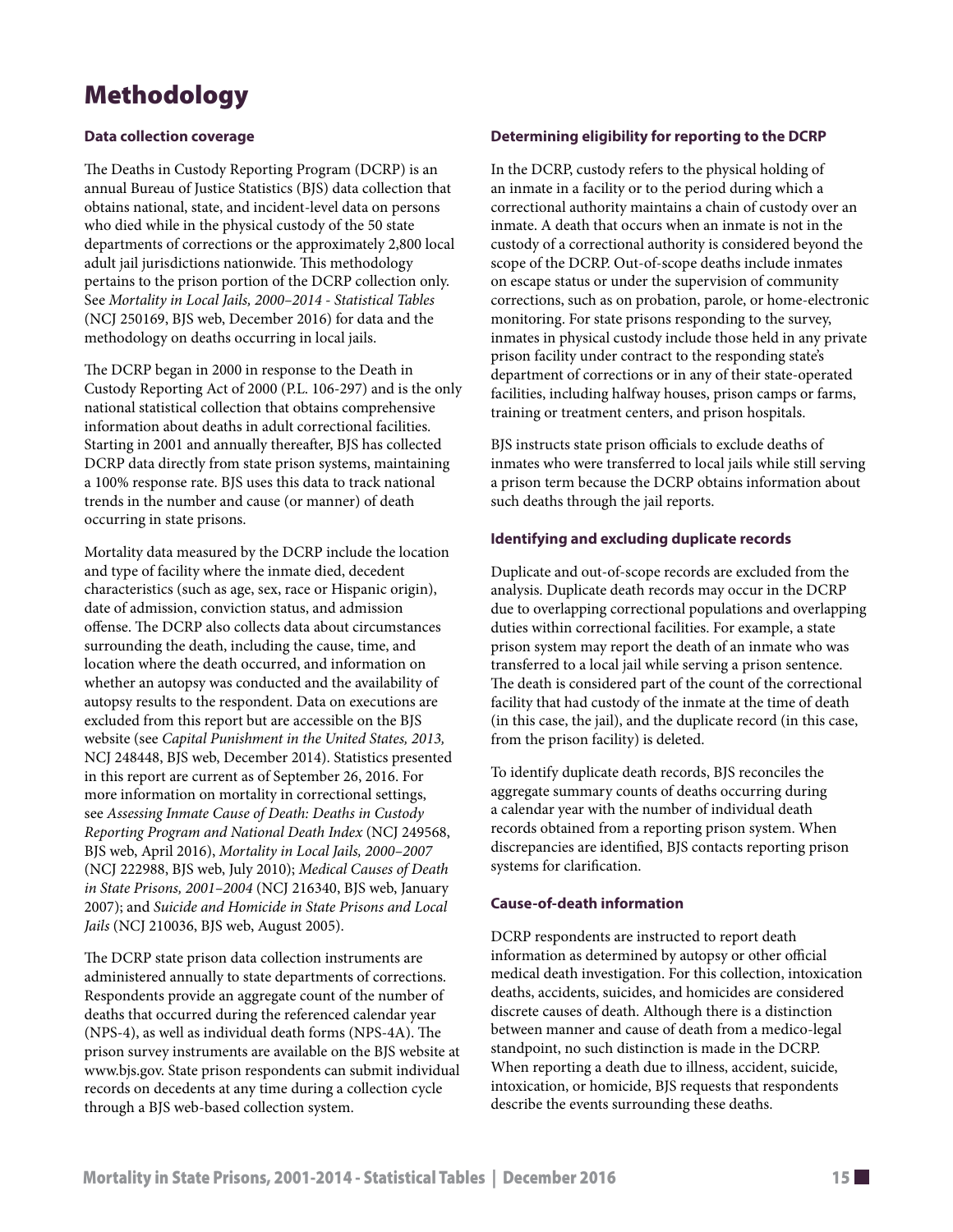Clinical data specialists convert illness-related death text entries into standard medical codes from the World Health Organization's International Statistical Classification of Diseases and Related Health Problems, Tenth Revision (ICD-10).

Homicides include all types of intentional homicide and involuntary manslaughter as ruled by a medical examiner or pathologist at autopsy. For example, an inmate may die of positional asphyxia (suffocation caused by body position) while being removed from a cell. A legal-intervention homicide committed while the inmate is trying to escape is included in the homicide count. Homicides also encompass cases that are ruled a homicide at autopsy when events that led to the death occurred prior to incarceration, such as an inmate previously shot in the community who later died from complications of the gunshot wound while in custody.

# **Other BJS sources of correctional mortality data**

BJS collects other data reported to the DCRP on prisoner mortality. These other collections include—

- Capital punishment, which provides data on legal executions. Additional details on executions are available on the BJS website.
- The National Prisoner Statistics (NPS) program collected counts of deaths by cause of death, including deaths due to execution, illness, AIDS (and AIDS-related causes, such as HIV), suicide, accident, homicide, and other causes. Detailed death counts were dropped in 2007. The NPS currently collects a total count of deaths, because it is a type of prison release. After 2006, the Federal Bureau of Prisons submitted counts of deaths by cause of death to the DCRP, but discontinued submitting counts to the NPS. Additional details of the NPS are available on the BJS website.

# **Reported statistics**

Mortality data shown in statistical tables include the number of deaths and mortality rates by year, cause of death, selected decedent characteristics, and the state where the death occurred.

Mortality rates are calculated per 100,000 inmates, with the denominators providing estimates of the number of personyears of exposure in custody in institutional corrections. Until 2010, the mortality rate for state prisons was calculated as the number of deaths per year divided by the midyear state prison population in custody multiplied by 100,000. Starting in 2011, the rate was calculated using yearend custody counts because BJS shifted the reference period for its prison collections to December 31. For more information on the NPS, see the BJS website.

Denominators allow for annual mortality rates, which are calculated separately by group or by characteristic. The National Center for Health Statistics (NCHS) calculates crude mortality rates as the number of events for a period, (e.g., a year), divided by the population estimate at the midpoint of the period. For general population mortality statistics, the NCHS employs the midyear population as an approximation of the average population exposed to risk of death during any given year.2

The crude mortality rates reported in the DCRP annual statistical tables are not directly comparable to the crude mortality rates of the non-incarcerated general population, because the composition of the general population (age, sex, and race or Hispanic origin) differs from the population in state prisons and federal prisons.

#### **Preliminary 2015 numbers**

The 2015 number of death is preliminary as of August 1, 2016. At that time, 49 of the 50 state departments of correction had reported both a summary count of deaths and provided the corresponding individual death records. As of August 1, 2016, one state had submitted a summary count of deaths, but was still finalizing the individual death records. BJS does not consider a submission complete until the summary count and the individual records have both been submitted and the summary and individual death counts match. The 2015 DCRP prison file is currently being finalized and is scheduled to be delivered to BJS in the final quarter of 2016. Final data for 2015 is scheduled to be published in 2017.

# **Estimating inmate population characteristics to calculate mortality rates by demographic subgroups**

BJS estimated the demographic distribution of the state prison population using the NPS and National Corrections Reporting Program (NCRP) collections. For more information on the methodology for obtaining state prisoner population estimates by age, sex, and race or Hispanic origin, see *Prisoners in 2014* (NCJ 248955, BJS web, September 2015).

Prior to using the NPS and NCRP to estimate demographic distributions, reports of mortality rates for state prison inmates used demographic distributions derived from BJS's 2004 Survey of Inmates in State and Federal Correctional Facilities (SISFCF). As a result, the state prison mortality rates shown in these tables may differ from rates published prior to 2008. A comparison between the two sources showed very little differences in the rates. In most instances, the rates either matched or nearly matched. They differed in only three instances: Hispanics in 2001, females in 2002, and inmates age 55 or older in 2002. In each case, the rates

<sup>2</sup> See Siegal, J. & Swanson, D. (2004). *The Methods and Materials of Demography*, Second Edition. San Diego, CA: Elsevier Academic Press, 269.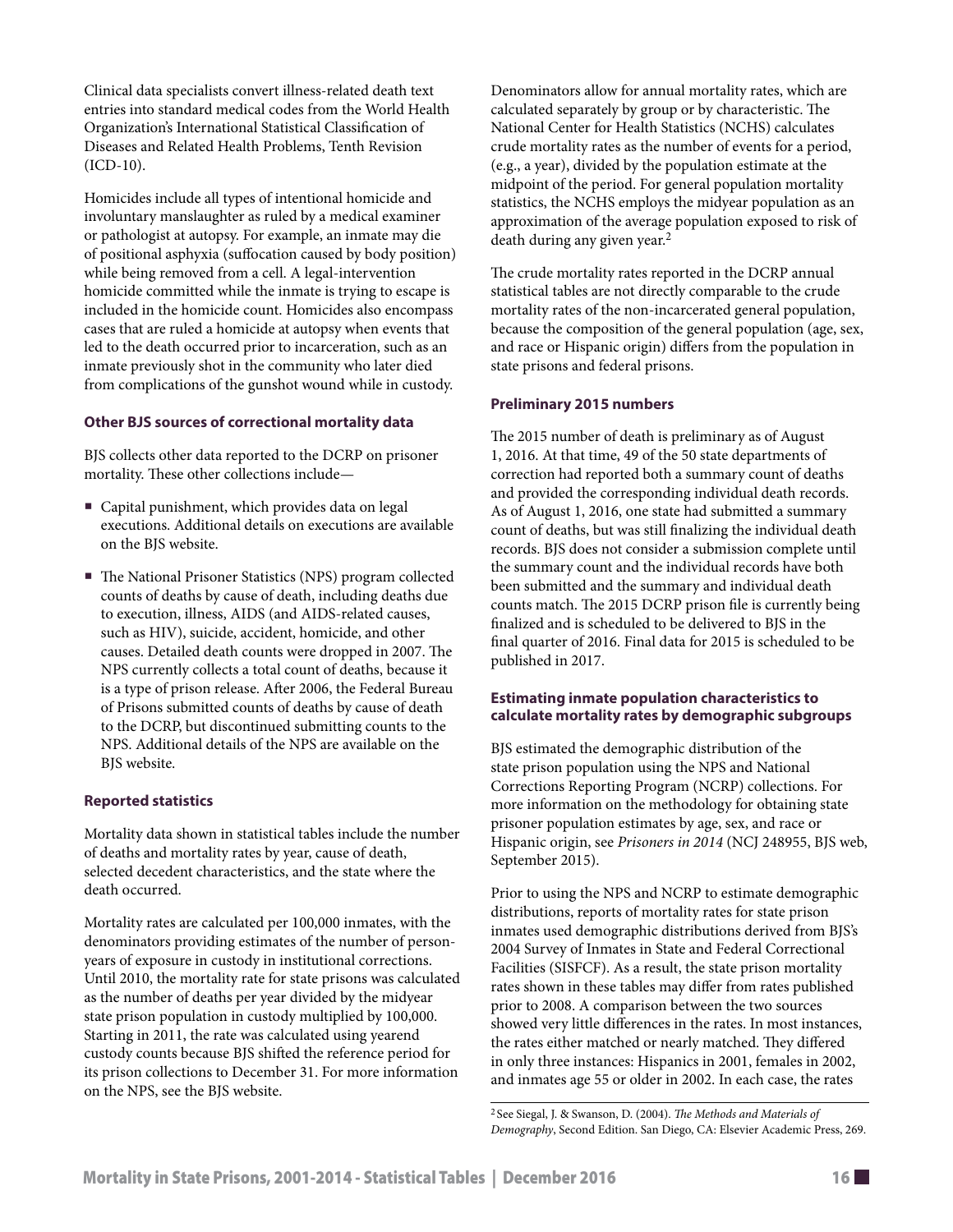calculated using population data from the NCRP and NPS were slightly higher (by less than 1%) than those using population data from the SISFCF.

# **Moving averages**

Moving averages were used to smooth short-term irregularities and to estimate long-term trends. For example, moving averages were computed to examine data trends for certain causes of death in prisons while smoothing shortterm fluctuations. The data were cut into several 2-year overlapping periods spanning 11 years of prison data.

The moving averages in this report describe some changes in cause-specific mortality rates over time, such as whether the overall decline in the AIDS-related mortality rate was steady or the increase of suicides in jails was recent. Moving averages were not computed for all causes of death in custody because the resultant rates would have been unstable and therefore statistically meaningless due to small cell sizes.

# **Random error and suppression**

The DCRP data on deaths in state prisons are not subject to sampling error because it is a full enumeration of deaths. However, according to Brillinger and NCHS, mortality data from a complete enumeration may be subject to random error, because "the number of deaths that actually occurred may be considered as one of a large series of possible results that could have arisen under the same set of circumstances"—or, death occurs at random.3,4 The random variation can be large when the number of deaths is small. Therefore, caution is warranted when interpreting statistics based on small numbers of deaths. According to NCHS standards, mortality rates based on fewer than 100 deaths per year should be interpreted with caution.

Continuing to use the NCHS and Brillinger methods, BJS quantified random variation by assuming that the appropriate underlying probability distribution for the number of deaths is a Poisson distribution. This provides a computationally simple and reasonable approach for estimating variances in mortality statistics when the probability of dying is low. BJS calculated variances based on the assumption of a Poisson process. From these variances, BJS calculated relative random error estimates, which are comparable to relative standard error since the relative random error is the ratio of random error derived from the Poisson variance, to the number of deaths. Following NCHS practice, when the relative random error exceeded 30%, BJS flags estimated mortality rates with a "!" symbol due to the instability of the rate (interpret with caution, there are too few sample cases to provide a reliable rate).

<sup>3</sup> See Brillinger, D.R. (1986). The Natural Variability of Vital Rates and Associated Statistics. *Biometrics,* 42: 693–734.

<sup>4</sup> See Xu, J. et al. (2010). Deaths: Final Data for 2007. *National Vital Statistics Report,* 58(19). Retrieved from http://www.cdc.gov/nchs/data/nvsr/nvsr58/ nvsr58\_19.pdf.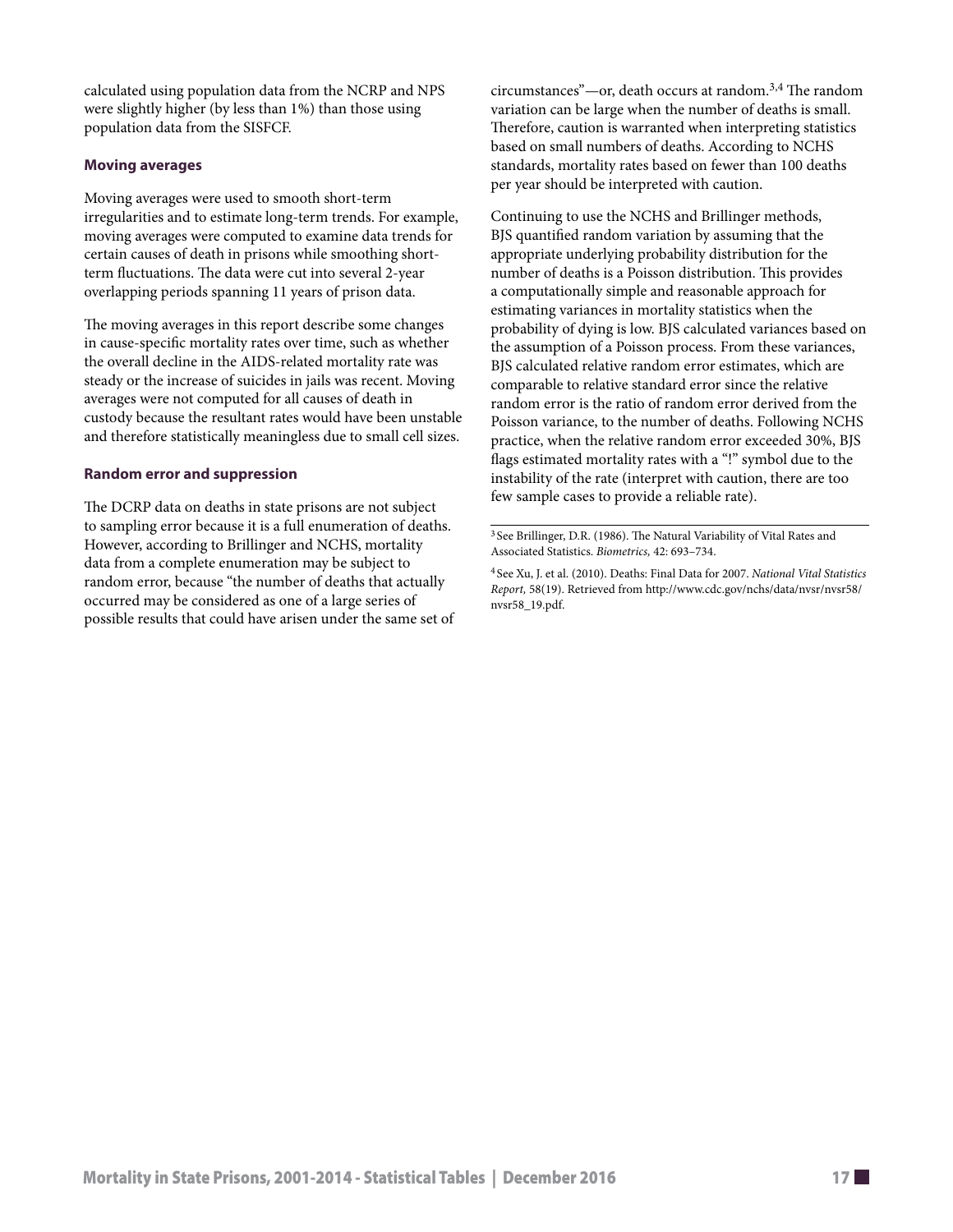| Estimated number of state and federal prisoners in custody, by selected inmate characteristics, 2001 and 2005–2014 |           |           |          |           |           |           |           |           |           |           |           |
|--------------------------------------------------------------------------------------------------------------------|-----------|-----------|----------|-----------|-----------|-----------|-----------|-----------|-----------|-----------|-----------|
| <b>Characteristic</b>                                                                                              | 2001      | 2005      | 2006     | 2007      | 2008      | 2009      | 2010      | 2011      | 2012      | 2013      | 2014      |
| Total                                                                                                              | 1,324,900 | 1,411,700 | ,460,300 | 1,487,700 | 1,492,300 | 1,497,500 | 1,493,700 | 1,466,400 | 1,443,500 | 1,448,500 | 1,433,800 |
| <b>State</b>                                                                                                       | 1,187,800 | 1,252,400 | ,297,200 | 1,321,700 | 1,327,000 | 1,326,500 | 1,320,600 | 1,290,200 | 1,267,000 | ,274,700  | ,264,300  |
| Sex                                                                                                                |           |           |          |           |           |           |           |           |           |           |           |
| Male                                                                                                               | 1.110.400 | 1.165.300 | ,205,100 | 1,227,200 | 1,232,100 | ,232,500  | 1,228,400 | ,201,100  | 1.180.600 | 1,185,800 | ,174,100  |
| Female                                                                                                             | 77,400    | 87,100    | 92,200   | 94,500    | 94,900    | 94,000    | 92,200    | 89,100    | 86,400    | 88,900    | 90,200    |
| Race/Hispanic origin                                                                                               |           |           |          |           |           |           |           |           |           |           |           |
| White <sup>a</sup>                                                                                                 | 425,100   | 462,800   | 475,000  | 479,700   | 485,800   | 482,900   | 480,400   | 443,800   | 439,700   | 448,800   | 447,400   |
| Black/African American <sup>a</sup>                                                                                | 530,900   | 517,500   | 523,300  | 531,100   | 536,900   | 532,600   | 528,000   | 491,400   | 481,700   | 483,200   | 474,500   |
| Hispanic/Latinob                                                                                                   | 160,600   | 183,200   | 189,900  | 196,100   | 187,000   | 191,200   | 195,000   | 274,200   | 266,900   | 263,600   | 261,800   |
| Other <sup>a,c</sup>                                                                                               | 27,400    | 31,600    | 33,700   | 34,600    | 34,600    | 36,100    | 35,600    | 80,800    | 78,800    | 79,100    | 80,600    |
| Age                                                                                                                |           |           |          |           |           |           |           |           |           |           |           |
| 17 or younger                                                                                                      | 2,900     | 2,500     | 2,800    | 2,600     | 2,500     | 2,500     | 2,400     | 2,300     | 2,400     | 5,600     | 2,800     |
| $18 - 24$                                                                                                          | 217,800   | 220,400   | 227,500  | 232,200   | 189,100   | 189,100   | 189,500   | 193,100   | 185,200   | 172,400   | 166,100   |
| $25 - 34$                                                                                                          | 403,200   | 418,300   | 429,500  | 440,600   | 434,000   | 433,800   | 427,800   | 424,200   | 412,400   | 410,600   | 410,300   |
| $35 - 44$                                                                                                          | 362,900   | 372,000   | 384,500  | 391,800   | 391,500   | 391,400   | 339,900   | 327,800   | 317,300   | 321,700   | 320,100   |
| $45 - 54$                                                                                                          | 153,100   | 180,400   | 185,600  | 190,000   | 232,100   | 232,000   | 255,900   | 242,800   | 240,900   | 244,600   | 240,000   |
| 55 or older                                                                                                        | 47,900    | 58,900    | 60,400   | 62,000    | 77,800    | 77,800    | 105,100   | 100,000   | 108,900   | 119,900   | 125,000   |
| Federal                                                                                                            | 137,100   | 159,300   | 163,100  | 166,000   | 165,300   | 171.000   | 173,100   | 176,200   | 176,500   | 173,800   | 169,500   |

### <span id="page-17-0"></span>Appendix table 1 **Estimated number of state and federal prisoners in custody, by selected inmate characteristics, 2001 and 2005–2014**

Note: Data rounded to the nearest 100. Data may have been revised from previously published statistics. Data are from the prisoners at midyear series for 2001 and 2005 to 2010 and from the prisoners at yearend series for 2011 to 2014.

aExcludes persons of Hispanic or Latino origin.

<sup>b</sup>In 2013, the survey separated Hispanic origin from race. Comparisons with previous years should not be made. See Methodology.

cIncludes American Indians or Alaska Natives; Asians, Native Hawaiians, or Other Pacific Islanders; and persons identifying two or more races.

Source: Bureau of Justice Statistics, Deaths in Custody Reporting Program, 2001 and 2005–2014; National Prisoner Statistics, 2001 and 2005–2014; Federal Bureau of Prisons, 2001 and 2005–2014; and Survey of Inmates in State Correctional Facilities, 2004.

# Appendix table 2 **Illness mortality rate per 100,000 state prison inmates, by selected characteristics, 2003 and 2005–2014**

| Characteristic                      | 2003  | 2005  | 2006  | 2007  | 2008  | 2009  | 2010  | 2011  | 2012  | 2013  | 2014  |
|-------------------------------------|-------|-------|-------|-------|-------|-------|-------|-------|-------|-------|-------|
| <b>Total</b>                        | 222   | 227   | 222   | 223   | 224   | 227   | 225   | 226   | 227   | 235   | 238   |
| Sex                                 |       |       |       |       |       |       |       |       |       |       |       |
| Male                                | 228   | 233   | 229   | 230   | 231   | 234   | 232   | 233   | 235   | 243   | 246   |
| Female                              | 129   | 143   | 136   | 133   | 135   | 142   | 136   | 131   | 121   | 132   | 133   |
| Race/Hispanic origin                |       |       |       |       |       |       |       |       |       |       |       |
| White <sup>a</sup>                  | 290   | 305   | 302   | 306   | 312   | 320   | 319   | 336   | 349   | 372   | 369   |
| Black/African American <sup>a</sup> | 206   | 212   | 207   | 206   | 202   | 204   | 199   | 200   | 199   | 204   | 209   |
| Hispanic/Latinob                    | 166   | 150   | 157   | 161   | 174   | 170   | 166   | 134   | 121   | 115   | 119   |
| Othera,c                            | 113   | 133   | 134   | 121   | 135   | 141   | 140   | 89    | 75    | 66    | 76    |
| Age                                 |       |       |       |       |       |       |       |       |       |       |       |
| 17 or younger                       | 12!   | 13!   | 13!   | 13!   | 25!   | 13!   | 41!   | 42!   | 43!   | 10!   | 9!    |
| $18 - 24$                           | 13    | 13    | 13    | 11    | 13    | 15    | 16    | 15    | 14    | 14    | 14    |
| $25 - 34$                           | 39    | 38    | 35    | 32    | 29    | 26    | 26    | 25    | 24    | 24    | 24    |
| $35 - 44$                           | 156   | 143   | 128   | 115   | 104   | 97    | 91    | 89    | 85    | 81    | 75    |
| $45 - 54$                           | 535   | 518   | 519   | 513   | 474   | 435   | 387   | 365   | 340   | 332   | 316   |
| 55 or older                         | 1,970 | 2,017 | 2,050 | 2,184 | 2,146 | 2,124 | 1,800 | 1,717 | 1,614 | 1,646 | 1,599 |

Note: Based on 3-year rolling averages centered on the most recent year. Mortality rates are based on a 1-day inmate custody count. See *Methodology* for details on custody counts, mortality rates, and Hispanic origin.

! Interpret with caution. Too few cases to provide a reliable rate.

aExcludes persons of Hispanic or Latino origin.

bIn 2013, the survey separated Hispanic origin from race. Comparisons with previous years should not be made.

cIncludes American Indians or Alaska Natives; Asians, Native Hawaiians, or Other Pacific Islanders; and persons identifying two or more races.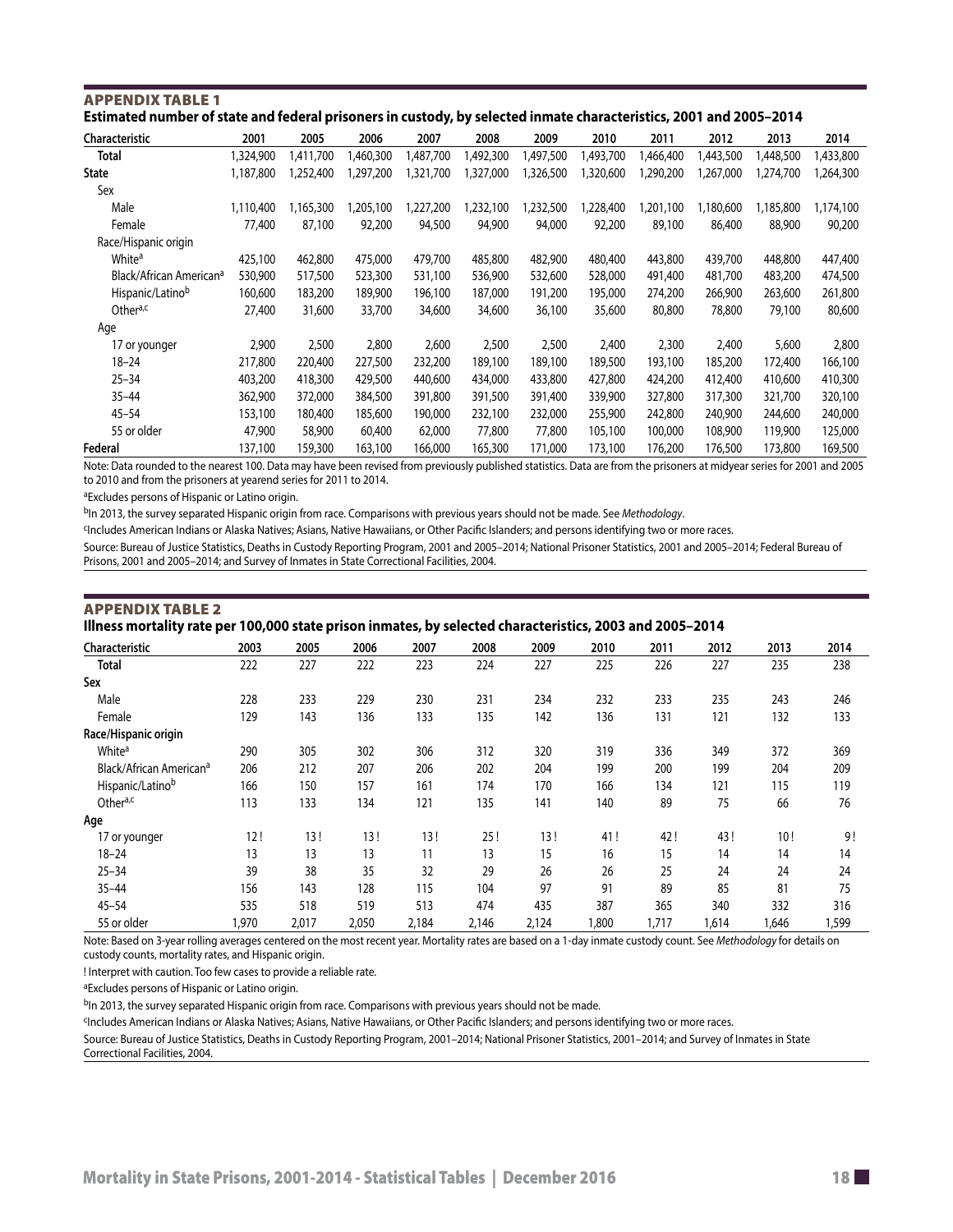| Cancer mortality rate per 100,000 state prison inmates, by selected characteristics, 2003 and 2005–2014 |      |      |      |      |      |      |      |      |      |      |      |  |
|---------------------------------------------------------------------------------------------------------|------|------|------|------|------|------|------|------|------|------|------|--|
| Characteristic                                                                                          | 2003 | 2005 | 2006 | 2007 | 2008 | 2009 | 2010 | 2011 | 2012 | 2013 | 2014 |  |
| Total                                                                                                   | 60   | 63   | 62   | 62   | 63   | 67   | 71   | 74   | 77   | 81   | 82   |  |
| Sex                                                                                                     |      |      |      |      |      |      |      |      |      |      |      |  |
| Male                                                                                                    | 63   | 65   | 64   | 64   | 65   | 69   | 73   | 76   | 79   | 84   | 85   |  |
| Female                                                                                                  | 26   | 33   | 34   | 31   | 33   | 35   | 39   | 47   | 44   | 45   | 43   |  |
| Race/Hispanic origin                                                                                    |      |      |      |      |      |      |      |      |      |      |      |  |
| White <sup>a</sup>                                                                                      | 88   | 92   | 88   | 92   | 95   | 103  | 107  | 117  | 123  | 134  | 131  |  |
| Black/African American <sup>a</sup>                                                                     | 51   | 56   | 56   | 55   | 55   | 57   | 60   | 63   | 66   | 70   | 74   |  |
| Hispanic/Latinob                                                                                        | 36   | 33   | 37   | 32   | 33   | 33   | 41   | 37   | 35   | 32   | 34   |  |
| Othera,c                                                                                                | 32   | 37   | 43   | 37   | 42   | 39   | 49   | 29   | 25   | 19   | 22   |  |
| Age                                                                                                     |      |      |      |      |      |      |      |      |      |      |      |  |
| 17 or younger                                                                                           | 0    | 0    | 0    | 0    | 13!  | 13!  | 14 ! | 14!  | 14!  | 10!  |      |  |
| $18 - 24$                                                                                               | 2!   | 2    | 1!   | 1!   | 1!   | 2!   | 3    | 4    | 4    | 3    |      |  |
| $25 - 34$                                                                                               |      | 6    | 5    |      | 4    | 4    | 4    | 5    | 5    | 6    |      |  |
| $35 - 44$                                                                                               | 29   | 29   | 26   | 22   | 20   | 18   | 20   | 20   | 21   | 22   | 22   |  |
| $45 - 54$                                                                                               | 142  | 136  | 137  | 140  | 129  | 126  | 119  | 118  | 110  | 114  | 111  |  |
| 55 or older                                                                                             | 688  | 700  | 695  | 707  | 697  | 710  | 633  | 626  | 594  | 602  | 575  |  |

55 or older 688 700 695 707 697 710 633 626 594 602 575 Note: Based on 3-year rolling averages centered on the most recent year. Mortality rates are based on a 1-day inmate custody count. See *Methodology* for details on

custody counts, mortality rates, and Hispanic origin.

! Interpret with caution. Too few cases to provide a reliable rate.

aExcludes persons of Hispanic or Latino origin.

<span id="page-18-0"></span>Appendix table 3

bIn 2013, the survey separated Hispanic origin from race. Comparisons with previous years should not be made.

<sup>c</sup>Includes American Indians or Alaska Natives; Asians, Native Hawaiians, or Other Pacific Islanders; and persons identifying two or more races.

Source: Bureau of Justice Statistics, Deaths in Custody Reporting Program, 2001–2014; National Prisoner Statistics, 2001–2014; and Survey of Inmates in State Correctional Facilities, 2004.

| <b>APPENDIX TABLE 4</b>                                                                                        |  |  |
|----------------------------------------------------------------------------------------------------------------|--|--|
| Heart disease mortality rate per 100,000 state prison inmates, by selected characteristics, 2003 and 2005–2014 |  |  |

| Characteristic                      | ,<br>2003    | 2005 | p<br>2006 | 2007 | -, - ,<br>2008 | 2009         | 2010 | 2011 | 2012 | 2013 | 2014 |
|-------------------------------------|--------------|------|-----------|------|----------------|--------------|------|------|------|------|------|
| <b>Total</b>                        | 65           | 67   | 67        | 65   | 64             | 64           | 63   | 64   | 64   | 67   | 68   |
| Sex                                 |              |      |           |      |                |              |      |      |      |      |      |
| Male                                | 67           | 69   | 69        | 68   | 67             | 66           | 66   | 67   | 67   | 69   | 71   |
| Female                              | 35           | 34   | 31        | 32   | 32             | 36           | 29   | 29   | 27   | 31   | 31   |
| Race/Hispanic origin                |              |      |           |      |                |              |      |      |      |      |      |
| White <sup>a</sup>                  | 92           | 94   | 97        | 92   | 91             | 90           | 91   | 96   | 98   | 105  | 106  |
| Black/African American <sup>a</sup> | 59           | 62   | 61        | 62   | 59             | 59           | 59   | 61   | 62   | 63   | 64   |
| Hispanic/Latinob                    | 36           | 33   | 35        | 38   | 43             | 42           | 40   | 31   | 25   | 23   | 23   |
| Othera,c                            | 24           | 38   | 32        | 31   | 34             | 37           | 31   | 18   | 18   | 19   | 26   |
| Age                                 |              |      |           |      |                |              |      |      |      |      |      |
| 17 or younger                       | $\mathbf{0}$ | 0    | 0         | 0    | 0              | $\mathbf{0}$ | 14!  | 14!  | 14!  | 0    | 9!   |
| $18 - 24$                           |              | 4    | 5         | 4    | 4              | 4            | 4    | 4    | 3    | 5    |      |
| $25 - 34$                           | 11           | 12   | 12        | 10   | 8              | 8            | 8    | 8    |      |      | 8    |
| $35 - 44$                           | 41           | 41   | 37        | 33   | 29             | 28           | 29   | 31   | 30   | 28   | 25   |
| $45 - 54$                           | 139          | 134  | 135       | 132  | 121            | 107          | 95   | 90   | 85   | 81   | 78   |
| 55 or older                         | 676          | 647  | 673       | 697  | 665            | 632          | 529  | 502  | 464  | 477  | 466  |

Note: Based on 3-year rolling averages centered on the most recent year. Mortality rates are based on a 1-day inmate custody count. See *Methodology* for details on custody counts, mortality rates, and Hispanic origin.

! Interpret with caution. Too few cases to provide a reliable rate.

aExcludes persons of Hispanic or Latino origin.

bIn 2013, the survey separated Hispanic origin from race. Comparisons with previous years should not be made.

<sup>c</sup>Includes American Indians or Alaska Natives; Asians, Native Hawaiians, or Other Pacific Islanders; and persons identifying two or more races.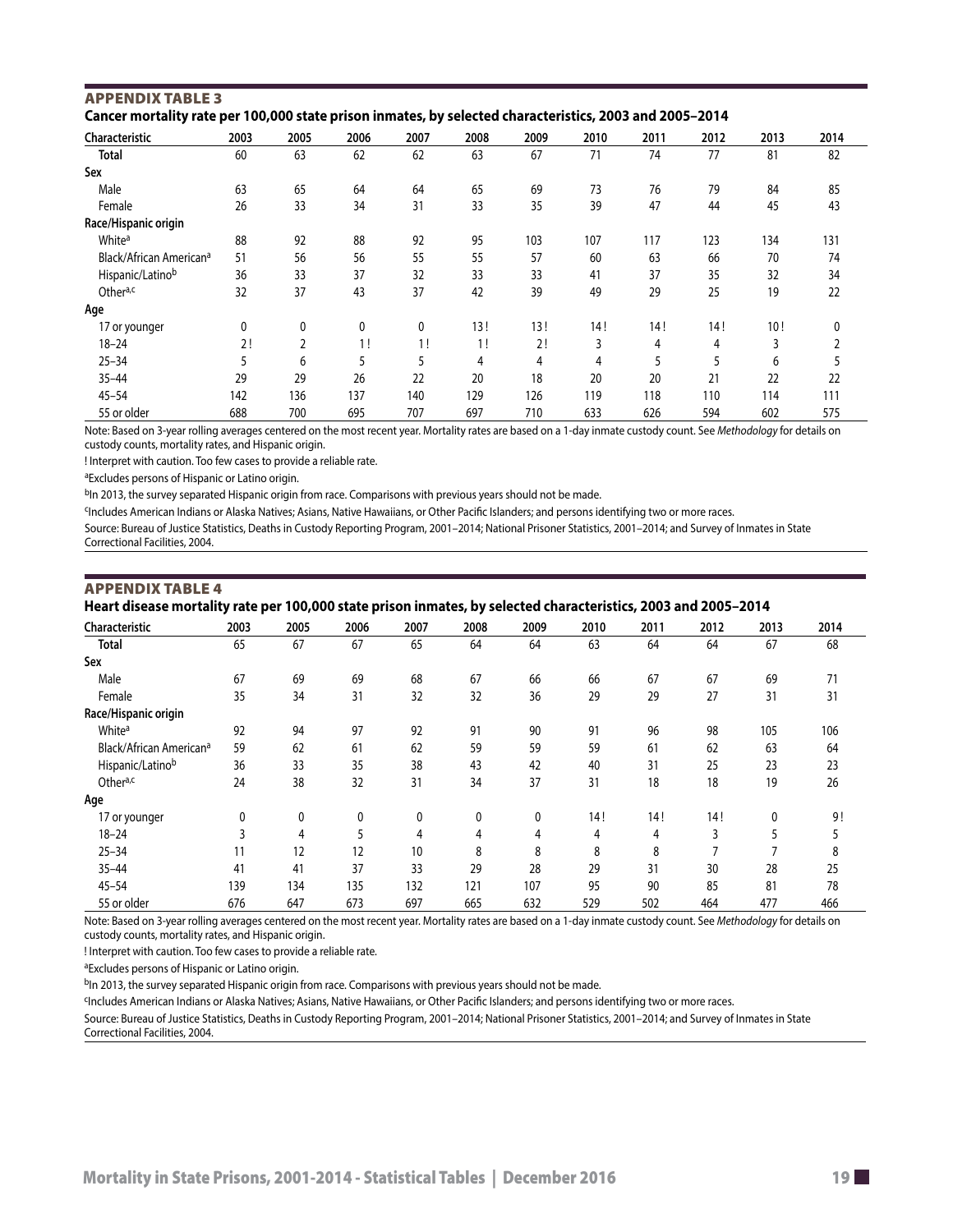| Liver disease mortality rate per 100,000 state prison inmates, by selected characteristics, 2003 and 2005–2014 |      |      |      |                                                     |                   |      |      |      |                                     |                                       |      |  |
|----------------------------------------------------------------------------------------------------------------|------|------|------|-----------------------------------------------------|-------------------|------|------|------|-------------------------------------|---------------------------------------|------|--|
| Characteristic                                                                                                 | 2003 | 2005 | 2006 | 2007                                                | 2008              | 2009 | 2010 | 2011 | 2012                                | 2013                                  | 2014 |  |
| <b>Total</b>                                                                                                   | 25   | 24   | 24   | 24                                                  | 24                | 24   | 24   | 24   | 24                                  | 26                                    | 26   |  |
| Sex                                                                                                            |      |      |      |                                                     |                   |      |      |      |                                     |                                       |      |  |
| Male                                                                                                           | 26   | 25   | 25   | 25                                                  | 25                | 25   | 25   | 26   | 25                                  | 27                                    | 26   |  |
| Female                                                                                                         | 13   | 14   | 13   | 12                                                  | 10                | 10   | 10   | 9    | 9                                   | 13                                    | 14   |  |
| Race/Hispanic origin                                                                                           |      |      |      |                                                     |                   |      |      |      |                                     |                                       |      |  |
| White <sup>a</sup>                                                                                             | 35   | 35   | 35   | 35                                                  | 35                | 36   | 37   | 39   | 40                                  | 43                                    | 42   |  |
| Black/African American <sup>a</sup>                                                                            | 14   | 14   | 14   | 14                                                  | 13                | 14   | 13   | 14   | 13                                  | 15                                    | 13   |  |
| Hispanic/Latinob                                                                                               | 39   | 32   | 31   | 35                                                  | 35                | 34   | 30   | 24   | 22                                  | 23                                    | 25   |  |
| Othera,c                                                                                                       | 24   | 24   | 26   | 26                                                  | 22                | 24   | 18   | 14   | 10                                  | 10                                    | 10!  |  |
| Age                                                                                                            |      |      |      |                                                     |                   |      |      |      |                                     |                                       |      |  |
| 17 or younger                                                                                                  | 0    | 0    | 0    | 0                                                   | 0                 | 0    | 14!  | 14!  | 14!                                 | 0                                     | 0    |  |
| $18 - 24$                                                                                                      | 0    | 0    | -- I | $\hspace{0.05cm} -\hspace{0.05cm} -\hspace{0.05cm}$ | $\hspace{0.05cm}$ | 1!   | 1!   | 1!   | $\hspace{0.05cm}$ $\hspace{0.05cm}$ | $\hspace{0.05cm}$ – $\hspace{0.05cm}$ |      |  |
| $25 - 34$                                                                                                      |      |      |      |                                                     | 1!                |      |      |      |                                     | 1!                                    | 1!   |  |
| $35 - 44$                                                                                                      | 20   | 14   | 12   | 11                                                  | 10                | 10   | 8    | 9    | 7                                   | 7                                     |      |  |
| $45 - 54$                                                                                                      | 94   | 90   | 91   | 89                                                  | 79                | 73   | 63   | 58   | 52                                  | 52                                    | 48   |  |
| 55 or older                                                                                                    | 128  | 141  | 145  | 167                                                 | 164               | 164  | 140  | 148  | 145                                 | 163                                   | 156  |  |

#### <span id="page-19-0"></span>Appendix table 5 **Liver disease mortality rate per 100,000 state prison inmates, by selected characteristics, 2003 and 2005–2014**

Note: Based on 3-year rolling averages centered on the most recent year. Mortality rates are based on a 1-day inmate custody count. See *Methodology* for details on custody counts, mortality rates, and Hispanic origin.

--Less than 0.5.

! Interpret with caution. Too few cases to provide a reliable rate.

aExcludes persons of Hispanic or Latino origin.

<sup>b</sup>In 2013, the survey separated Hispanic origin from race. Comparisons with previous years should not be made.

CIncludes American Indians or Alaska Natives; Asians, Native Hawaiians, or Other Pacific Islanders; and persons identifying two or more races.

Source: Bureau of Justice Statistics, Deaths in Custody Reporting Program, 2001–2014; National Prisoner Statistics, 2001–2014; and Survey of Inmates in State Correctional Facilities, 2004.

# Appendix table 6

**Respiratory disease mortality rate per 100,000 state prison inmates, by selected characteristics, 2003 and 2005–2014**

| Characteristic                      | 2003 | 2005 | 2006 | 2007 | 2008 | 2009 | 2010 | 2011 | 2012           | 2013 | 2014 |
|-------------------------------------|------|------|------|------|------|------|------|------|----------------|------|------|
| <b>Total</b>                        | 14   | 16   | 16   | 16   | 17   | 17   | 17   | 16   | 16             | 16   | 17   |
| Sex                                 |      |      |      |      |      |      |      |      |                |      |      |
| Male                                | 14   | 17   | 16   | 16   | 17   | 17   | 17   | 16   | 17             | 17   | 18   |
| Female                              | 9    | 14   | 16   | 15   | 16   | 14   | 12   | 10   | $\overline{7}$ | 10   | 9    |
| Race/Hispanic origin                |      |      |      |      |      |      |      |      |                |      |      |
| White <sup>a</sup>                  | 20   | 24   | 23   | 24   | 26   | 26   | 25   | 26   | 29             | 29   | 29   |
| Black/African American <sup>a</sup> | 12   | 15   | 15   | 14   | 14   | 13   | 14   | 12   | 12             | 11   | 13   |
| Hispanic/Latinob                    | 9    | 8    | 9    | 9    | 11   | 12   | 13   | 9    | 8              |      | 8    |
| Othera,c                            | 12!  | 6!   | 5!   | 3!   | 4!   | 3!   | 4!   | 3!   | 5!             | 5    | 6    |
| Age                                 |      |      |      |      |      |      |      |      |                |      |      |
| 17 or younger                       | 0    | 0    | 13!  | 13!  | 13!  | 0    | 0    | 0    | 0              | 0    | 0    |
| $18 - 24$                           |      | 2!   | 3    | 2    | 3    | ∍    |      | 1!   | 2!             | 2!   | 2!   |
| $25 - 34$                           |      | 4    | 3    | 3    | 3    | 3    |      |      | 3              | 3    |      |
| $35 - 44$                           | 8    | 9    | 9    | 8    | -    |      |      | 6    | 4              | 4    |      |
| $45 - 54$                           | 26   | 28   | 28   | 26   | 26   | 24   | 21   | 20   | 19             | 17   | 16   |
| 55 or older                         | 151  | 175  | 168  | 175  | 175  | 170  | 150  | 130  | 132            | 126  | 130  |

Note: Based on 3-year rolling averages centered on the most recent year. Mortality rates are based on a 1-day inmate custody count. See *Methodology* for details on custody counts, mortality rates, and Hispanic origin.

! Interpret with caution. Too few cases to provide a reliable rate.

aExcludes persons of Hispanic or Latino origin.

bIn 2013, the survey separated Hispanic origin from race. Comparisons with previous years should not be made.

<sup>c</sup>Includes American Indians or Alaska Natives; Asians, Native Hawaiians, or Other Pacific Islanders; and persons identifying two or more races.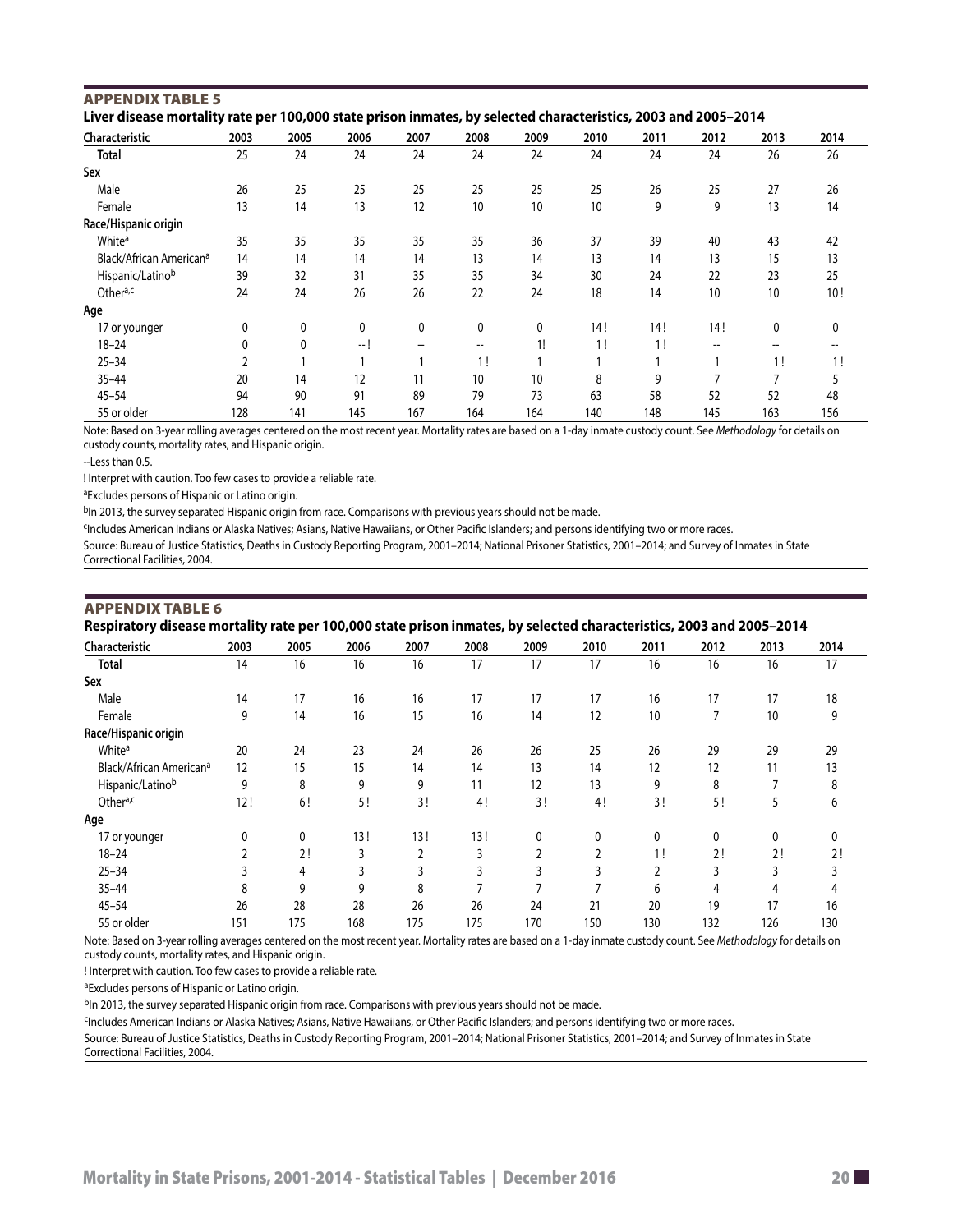| Mortality rate for all other illnesses per 100,000 state prison inmates, by selected characteristics, 2003 and 2005–2014 |      |      |      |      |      |      |      |      |      |      |      |  |
|--------------------------------------------------------------------------------------------------------------------------|------|------|------|------|------|------|------|------|------|------|------|--|
| Characteristic                                                                                                           | 2003 | 2005 | 2006 | 2007 | 2008 | 2009 | 2010 | 2011 | 2012 | 2013 | 2014 |  |
| Total                                                                                                                    | 37   | 42   | 42   | 45   | 48   | 48   | 44   | 41   | 40   | 40   | 40   |  |
| Sex                                                                                                                      |      |      |      |      |      |      |      |      |      |      |      |  |
| Male                                                                                                                     | 37   | 43   | 43   | 46   | 49   | 49   | 44   | 42   | 41   | 41   | 41   |  |
| Female                                                                                                                   | 32   | 38   | 34   | 34   | 35   | 38   | 38   | 32   | 31   | 30   | 32   |  |
| Race/Hispanic origin                                                                                                     |      |      |      |      |      |      |      |      |      |      |      |  |
| White <sup>a</sup>                                                                                                       | 44   | 52   | 52   | 57   | 60   | 60   | 55   | 54   | 55   | 56   | 56   |  |
| Black/African American <sup>a</sup>                                                                                      | 38   | 42   | 42   | 44   | 46   | 47   | 42   | 40   | 38   | 37   | 37   |  |
| Hispanic/Latinob                                                                                                         | 27   | 34   | 38   | 40   | 45   | 43   | 39   | 30   | 29   | 27   | 28   |  |
| Othera,c                                                                                                                 | 15   | 21   | 24   | 23   | 32   | 35   | 35   | 23   | 15   | 11   | 11   |  |
| Age                                                                                                                      |      |      |      |      |      |      |      |      |      |      |      |  |
| 17 or younger                                                                                                            | 12!  | 13!  | 0    | 0    | 0    | 0    | 0    | 0    | 0    | 0    | 0    |  |
| $18 - 24$                                                                                                                |      | 4    | 3    | 3    | 4    |      |      | 4    |      | 4    |      |  |
| $25 - 34$                                                                                                                | 9    | 9    | 9    | 9    | 9    | 9    | 8    |      | 6    | 6    |      |  |
| $35 - 44$                                                                                                                | 26   | 29   | 27   | 28   | 27   | 25   | 20   | 18   | 17   | 16   | 14   |  |
| $45 - 54$                                                                                                                | 89   | 101  | 101  | 100  | 96   | 86   | 73   | 65   | 63   | 57   | 54   |  |
| 55 or older                                                                                                              | 297  | 333  | 350  | 412  | 421  | 423  | 328  | 295  | 264  | 263  | 256  |  |

# <span id="page-20-0"></span>Appendix table 7

Note: Based on 3-year rolling averages centered on the most recent year. Mortality rates are based on a 1-day inmate custody count. See *Methodology* for details on custody counts, mortality rates, and Hispanic origin.

! Interpret with caution. Too few cases to provide a reliable rate.

<sup>a</sup>Excludes persons of Hispanic or Latino origin.

bIn 2013, the survey separated Hispanic origin from race. Comparisons with previous years should not be made.

cIncludes American Indians or Alaska Natives; Asians, Native Hawaiians, or Other Pacific Islanders; and persons identifying two or more races.

Source: Bureau of Justice Statistics, Deaths in Custody Reporting Program, 2001–2014; National Prisoner Statistics, 2001–2014; and Survey of Inmates in State Correctional Facilities, 2004.

# Appendix table 8

### **Mortality rate for unnatural deaths per 100,000 state prison inmates, by selected characteristics, 2003 and 2005–2014**

| Characteristic                      | 2003 | 2005 | 2006 | 2007 | 2008 | 2009 | 2010 | 2011 | 2012 | 2013 | 2014 |
|-------------------------------------|------|------|------|------|------|------|------|------|------|------|------|
| <b>Total</b>                        | 23   | 25   | 26   | 27   | 26   | 25   | 26   | 27   | 28   | 29   | 31   |
| Sex                                 |      |      |      |      |      |      |      |      |      |      |      |
| Male                                | 24   | 26   | 27   | 28   | 27   | 26   | 26   | 27   | 29   | 29   | 31   |
| Female                              | 13   | 14   | 16   | 14   | 15   | 14   | 16   | 17   | 18   | 17   | 20   |
| Race/Hispanic origin                |      |      |      |      |      |      |      |      |      |      |      |
| White <sup>a</sup>                  | 35   | 38   | 39   | 41   | 40   | 40   | 40   | 42   | 44   | 46   | 49   |
| Black/African American <sup>a</sup> | 14   | 14   | 14   | 15   | 15   | 14   | 15   | 15   | 17   | 17   | 19   |
| Hispanic/Latinob                    | 27   | 29   | 34   | 32   | 31   | 27   | 29   | 25   | 24   | 23   | 25   |
| Othera,c                            | 38   | 40   | 38   | 35   | 35   | 31   | 38   | 28   | 24   | 18   | 19   |
| Age                                 |      |      |      |      |      |      |      |      |      |      |      |
| 17 or younger                       | 60!  | 54!  | 26!  | 25!  | 38!  | 40!  | 41!  | 28!  | 28!  | 10!  | 9!   |
| $18 - 24$                           | 18   | 20   | 20   | 18   | 16   | 18   | 20   | 18   | 19   | 19   | 22   |
| $25 - 34$                           | 24   | 23   | 23   | 23   | 24   | 23   | 23   | 23   | 23   | 24   | 26   |
| $35 - 44$                           | 23   | 26   | 29   | 28   | 26   | 24   | 24   | 27   | 30   | 31   | 30   |
| $45 - 54$                           | 26   | 30   | 33   | 37   | 35   | 33   | 31   | 32   | 32   | 32   | 34   |
| 55 or older                         | 32   | 37   | 42   | 46   | 48   | 44   | 41   | 42   | 47   | 49   | 53   |

Note: Unnatural deaths include suicides, homicides, accidents, and those due to drug or alcohol intoxication. Based on 3-year rolling averages centered on the most recent year. Mortality rates are based on a 1-day inmate custody count. See *Methodology* for details on custody counts, mortality rates, and Hispanic origin. ! Interpret with caution. Too few cases to provide a reliable rate.

aExcludes persons of Hispanic or Latino origin.

b<sub>In</sub> 2013, the survey separated Hispanic origin from race. Comparisons with previous years should not be made.

CIncludes American Indians or Alaska Natives; Asians, Native Hawaiians, or Other Pacific Islanders; and persons identifying two or more races.